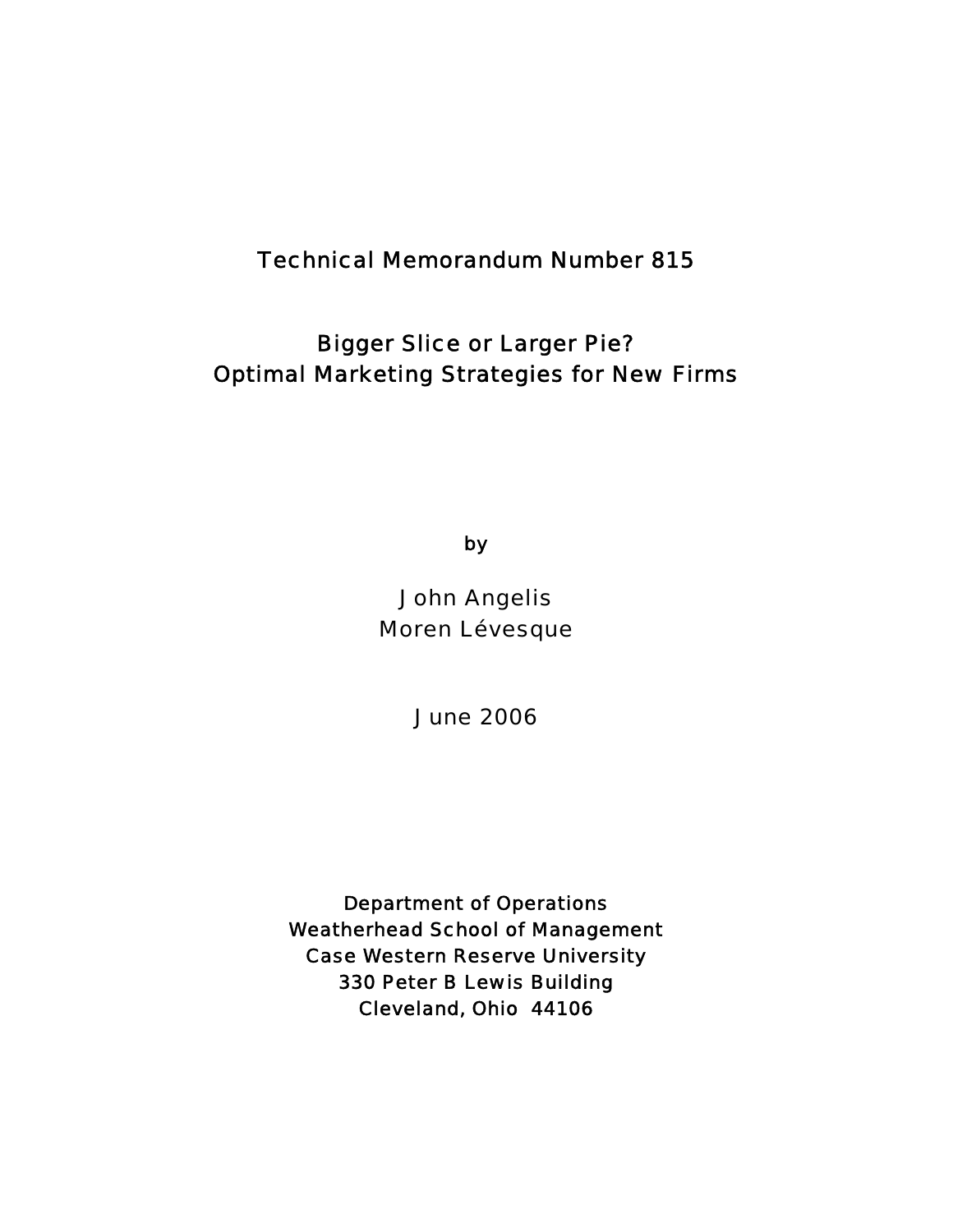## **Bigger Slice or Larger Pie? Optimal Marketing Strategies for New Firms**

John Angelis<sup>a, \*</sup> and Moren Lévesque<sup>b</sup>

a Weatherhead School of Management Case Western Reserve University 10900 Euclid Avenue Cleveland, OH 44106-7235 Phone: 1-216-368-2196 Fax: 1-216-368-6250 john.angelis@case.edu

<sup>b</sup> School of Engineering University of Waterloo 200 University Avenue West Waterloo, Ontario, Canada N2L 3G1 Phone: 1-519-888-4567 ext 5367 Fax: 1-519-746-7252 levesque@uwaterloo.ca

## **Abstract**

Just as their established counterparts do, new firms that pioneer nascent industries strive to increase profit by acquiring the sales of rival firms. But these new firms can also increase sales by attracting new customers to their nascent industry. This article investigates this tradeoff in marketing expenditure. By deriving conditions under which an increase in the sales of its rival can augment a firm's profit in a single-period model, we highlight how new firms can distinguish themselves. Extensive numerical analysis on a multi-period framework suggests that an increase in a firm's unit profit margin, effectiveness in gaining new sales, or initial sales level, but a decrease in sales decay, may cause a positive spillover for its rival. This research thus provides guidance to new firms attempting to find a balance between growing their industry (i.e. the pie) and competing on market share (i.e. the slice).

\* Corresponding author

We are thankful to Bo Carlsson, Lisa Maillart, Matthew Sobel and Daniel Solow for their invaluable comments and suggestions. John Angelis gratefully acknowledges financial support from the Weatherhead School of Management Summer Research Funding at Case Western Reserve University.

*Keywords*: Marketing, Nascent Industry, Expenditure Strategies, Optimal Control, Differential Games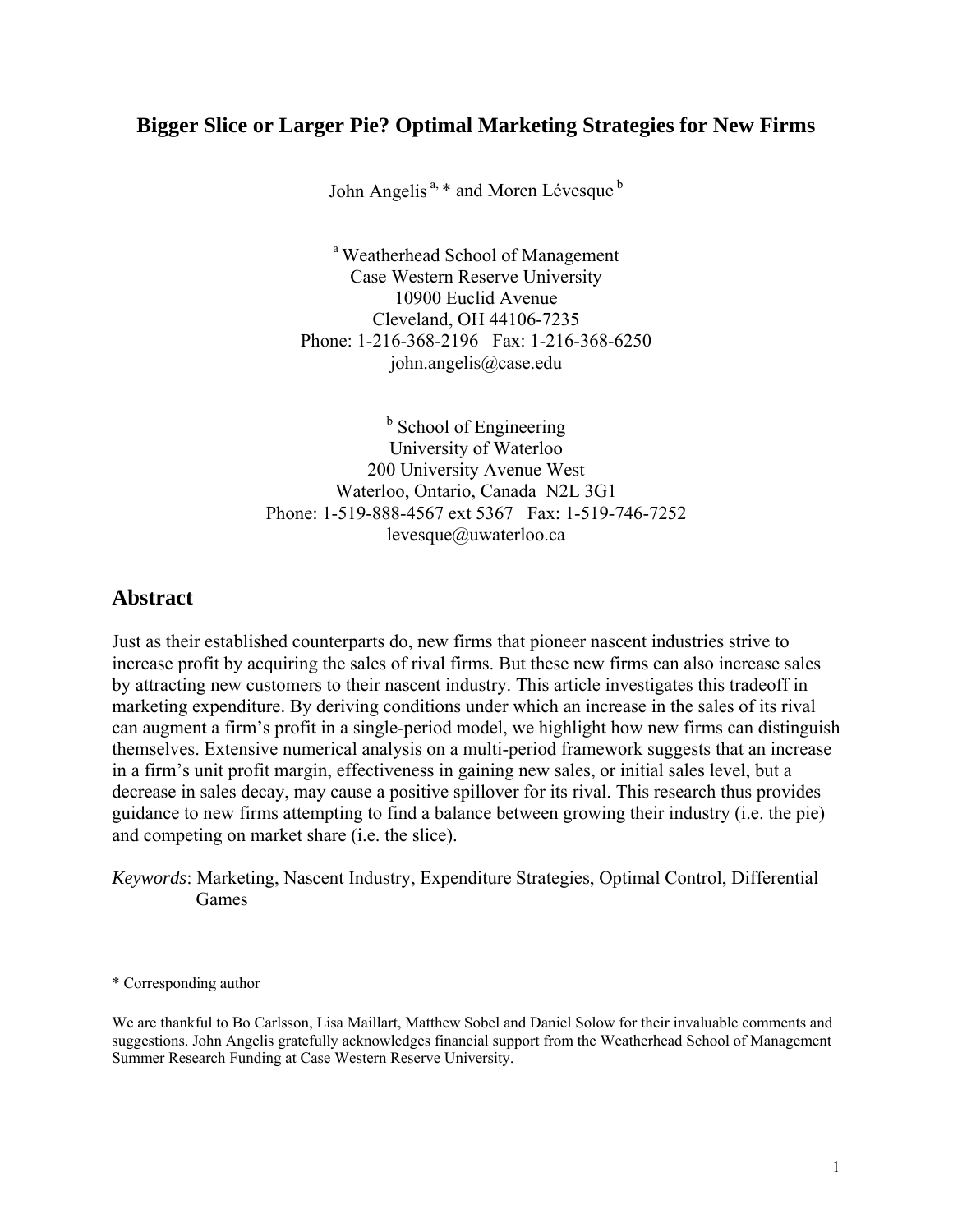### **1. Introduction**

Investing in advertising based on product characteristics and product comparisons can allow a new firm to acquire existing industry sales units belonging to other new firms. The targeting of another firm's sales to gain market share  $-i.e.$  increase the slice of the pie – can be quite direct. An example of such targeting is Microsoft's campaign against AOL in the Internet service provider (ISP) market. AOL had become the market leader among ISPs by offering users an easy-to-use product. MSN then offered, among other benefits that targeted AOL users, an application for AOL users who chose to switch to MSN that transferred the e-mail addresses and calendar information from the AOL program to the MSN program (Hu 2002).

But a new firm can also benefit from investing to "create" customers  $-$  i.e. increase the whole pie. Such a customer has not yet been attracted to any firm and is considered an "unrealized" customer for the industry until he becomes a customer to one of the firms. Unlike in established industries, entrepreneurs must inform unrealized customers about their new ventures and also convince prospective customers that they are legitimate. Aldrich and Fiol (1994) refer to this as cognitive legitimation, whereby the new firm needs the spread of knowledge among unrealized customers to become wider so that more unrealized customers will trust that firm and become "realized" customers. To do so, entrepreneurs often use awareness or informational advertising (Dorf and Byers 2005). Sometimes the investment in attracting unrealized customers may be indirect and aimed at changing industry conditions or government regulations. For instance, AOL, MSN, and other ISP firms made investments to remove threats to industry sales growth, such as choosing to file joint lawsuits in an attempt to slow down Internet spam communication.

Brandenburger and Nalebuff (1996) refer to this simultaneous need to compete and cooperate as co-opetition. What makes nascent competition interesting is the need for competing new firms to build primary demand (i.e. increase the overall customer demand for the industry) by investing to attract unrealized customers. Once a firm makes an unrealized customer aware of its product, all nascent industry members can compete for the business of that now realized customer. Thus, firms may potentially benefit from the spillover of other firms' increased primary demand as well as their own. In fact, "most entrepreneurs will never be able to independently create a new market simply by building their companies" (Goldstein 2004: B2). The radio-frequency identification tag (RFID) industry, for instance, had been around since the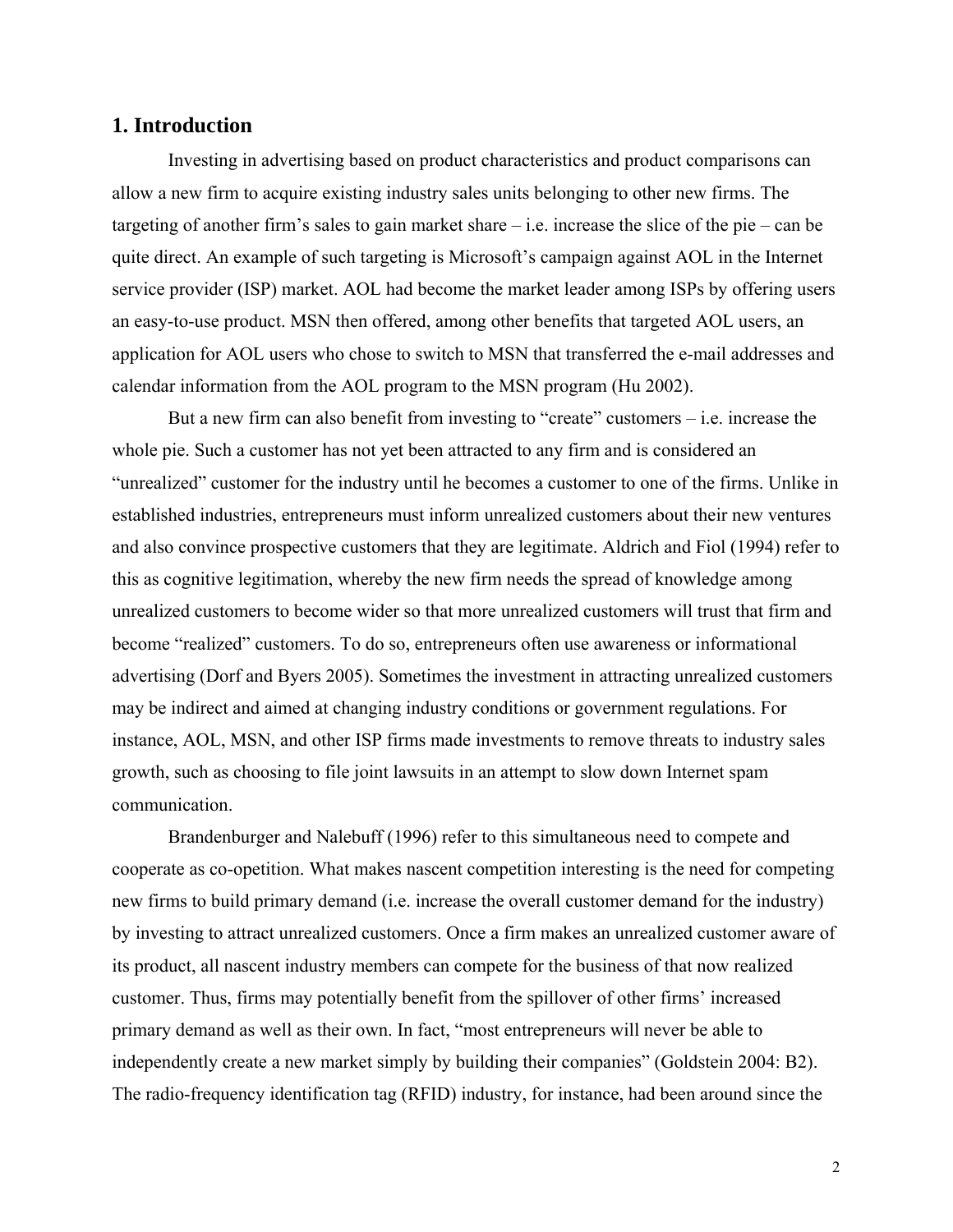1980's with relatively low sales. Industry sales grew rapidly when several new firms agreed to common standards, which made it possible for Wal-Mart and the Department of Defense to mandate RFID tag usage throughout their supply chain. Orders for hundreds of millions of tags for Wal-Mart's suppliers will now be fulfilled by many different manufacturers within the RFID industry.

New firms certainly are aware that market share activities alone (increasing their slice of the pie via sales acquisition) without any market growth activities (increasing the size of the pie via sales attraction) is likely to lead to a decrease in the size of the market. The decrease occurs because realized customers depart the industry due to their own forgetfulness or dissatisfaction with some aspect of the industry, and no new customers are replacing them. In the action pursuit games industry, Bernstein (2004) argues that "because communication has been focused almost exclusively on product sales, this ignores the fact that improving the environment for making sales IMPROVES [emphasis by the author] sales […] [U]ltimately, there won't be a market unless all of us learn a little more about good PR" (p 140). Consequently, optimal promotional strategies should not only evaluate the proper expenditure amount, but also how much to spend on unrealized as compared to realized customers. We intentionally use the term *expenditure* rather than advertising because we want to consider the full range of investment activities that affect purchases. As outlined in Aldrich and Fiol (1994), legitimizing activities that help grow sales include common standard-setting, influencing third-party actors, or governmental lobbying—not just traditional advertising. We therefore ask *how a new firm attempting to maximize profit should choose between investing to attract unrealized customers, which also increases total industry sales, and investing to acquire realized customers, which only increases the new firm's sales.*

The selection of the time frame between product launch and significant sales penetration allows us to complement the literature on new product marketing, as well as on market share games in oligopolies. The gap in the entrepreneurial marketing literature is articulated by Morris et al. (2002), who comment that an unanswered question is whether optimal levels of entrepreneurial marketing exist and, if so, what parameters influence those optimal levels. Soberman and Gatignon (2005) also draw attention to the lack of marketing research directed towards understanding the relationship between competitive dynamics and market evolution. Studies on market share games in oligopolies model only one advertising expenditure variable,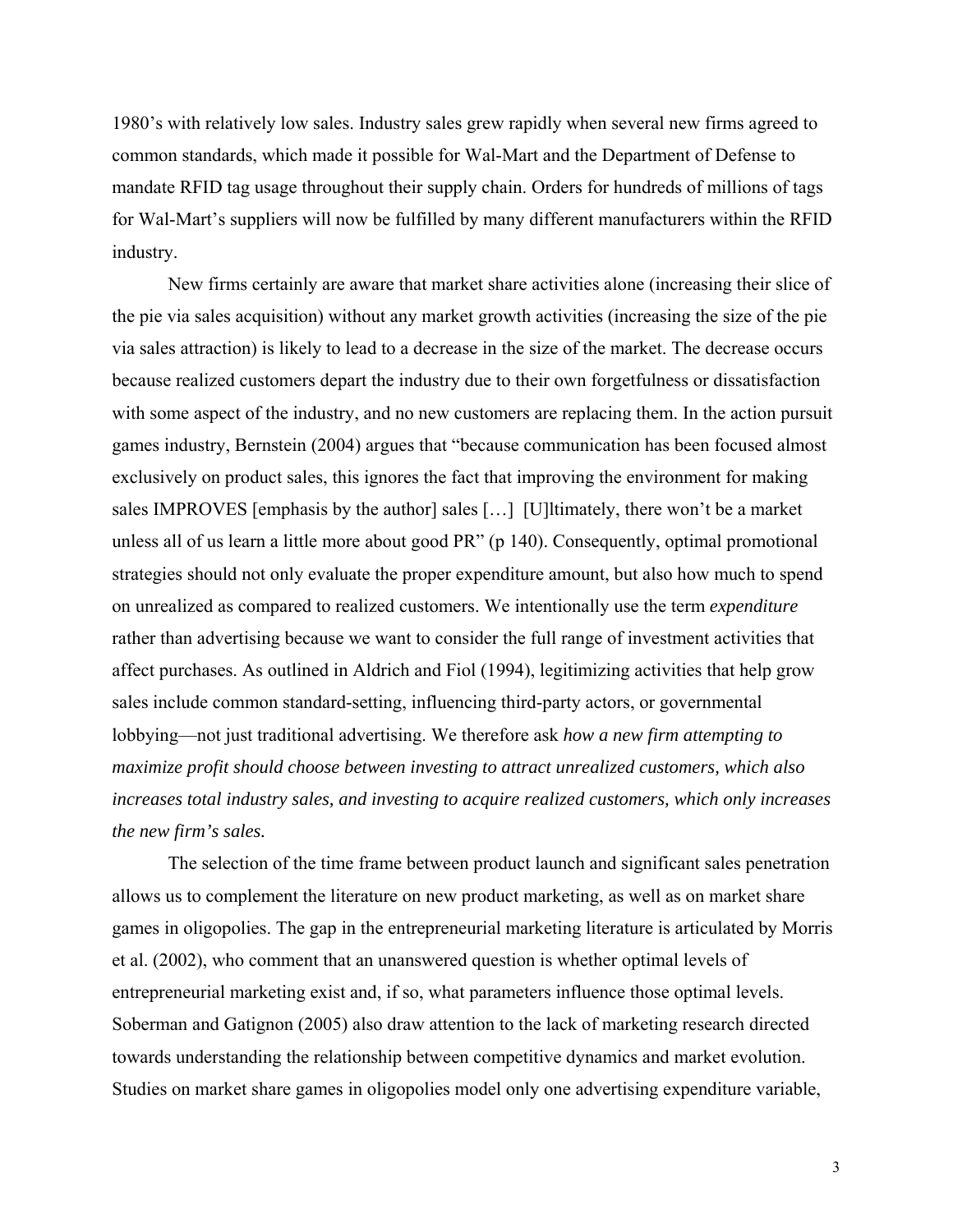which thus assumes the effect of a new firm's advertising to be the same on all customers. Fruchter (1999) points out that her oligopoly advertising model would be more accurate if it would specify the difference in efficiency between acquiring a customer from a rival firm and attracting unrealized customers. Thus, we address a gap in the literature by modeling customers according to whether they are realized or as yet unrealized.

The remainder of the article is organized as follows. We review relevant literature and then formulate a model where the expenditure for attracting unrealized sales units is modeled as a separate decision than that of the expenditure for acquiring sales units from the firm's rival. We derive optimal expenditure strategies for two competing firms in a single-period and a multiperiod (differential game) model. For the latter, we use numerical and graphical methods to further our understanding of industry growth. Sensitivity analysis of the optimal expenditures is the emphasis of this numerical analysis. We conclude with a discussion on extensions and opportunities for future work.

### **2. Literature Review**

We focus on the literature on market share games in oligopolies. First, we review studies that deal with spillover benefits occurring simultaneously with competition among firms. Then, we highlight the work on continuous-time monopoly settings and oligopoly settings (differential games) where customer segmentation occurs.

Wrather and Yu (1979) directly model spillover benefits to other firms in an oligopoly setting. In their framework, a firm can invest in product expenditures (which have spillover benefits for other firms) or brand expenditures (which are predatory in nature and acquire the sales of other firms). The objective of both firms is to maximize sales. They derive equilibria and comment on incentives for cooperation; however, there is no dynamic component to their model. In a multi-period, discrete-time oligopoly setting, Friedman (1983) sets up a game where multiple firms simultaneously decide on their quantity sold and advertising level. A parameter is used to model an industry level of cooperative or predatory behavior. However, that parameter is the same for the entire industry and unaffected by advertising expenditures or time. Also, Friedman (1983) does not distinguish between unrealized and realized sales, as we do. In Krishnamurthy's (2000) single-period game, instead, firms choose generic advertising (which expands the market) and brand advertising (which increases firm market share). He assumes that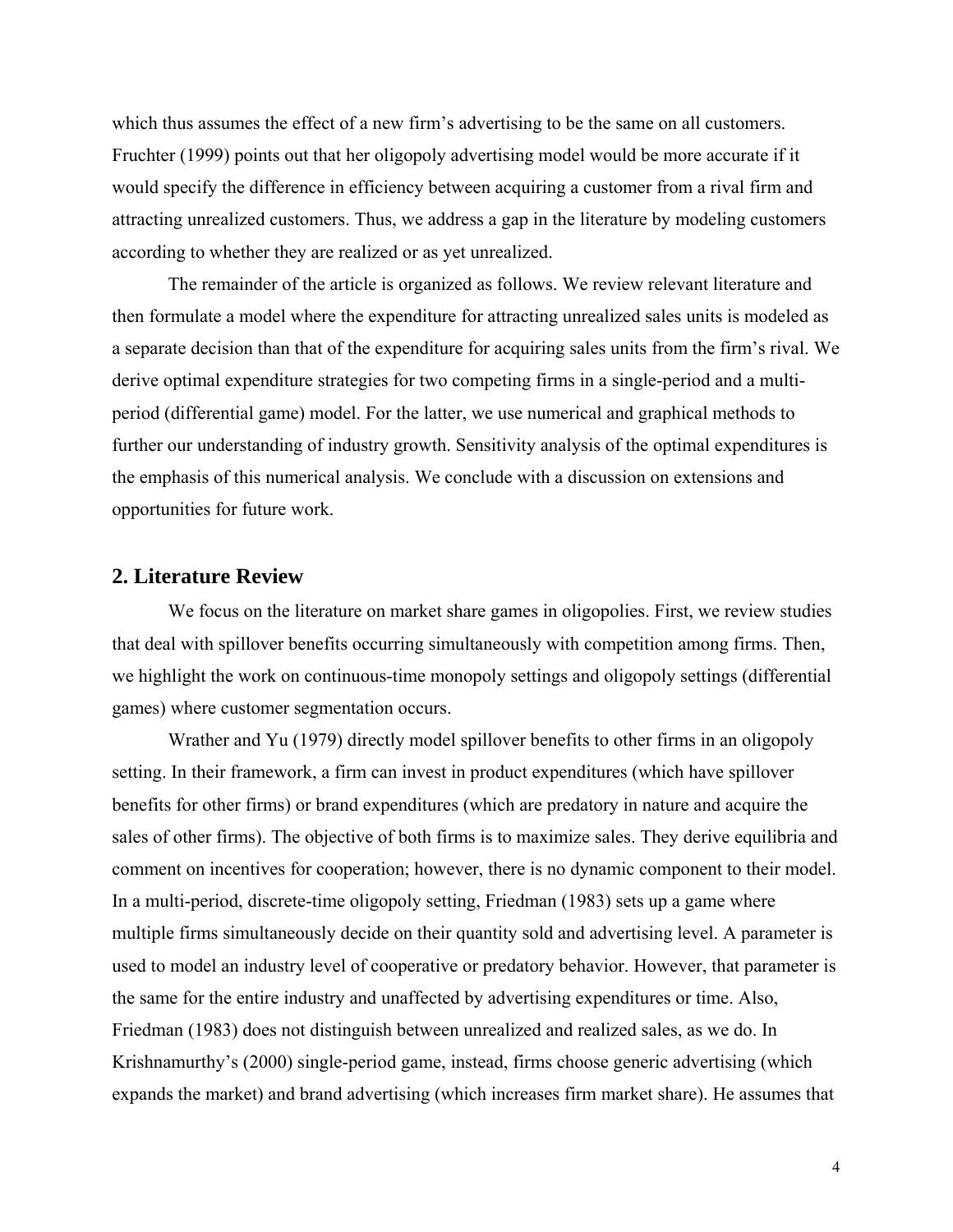generic advertising is cooperative and focuses on when cheap-riding occurs. Krishnamurthy et al. (2003) argue that cooperative generic advertising is limited to industries subject to government regulation or experiencing sales decline. Neither phenomenon is likely for a nascent industry.

The Lanchester model of combat – first suggested for advertising applications in Kimball (1957) – assumes that a firm acquires competitors' sales units via its advertising expenditures and loses its own sales units via competitors' advertising expenditures. Most Lanchester models consider industry sales to be of fixed size. On the other hand, Vidale and Wolfe (1957) examine a situation where there are unrealized sales and, as a result, industry sales are not fixed. They model the growth and decay of the sales of a monopolist who can attract new sales from unrealized sales by increasing advertising expenditures. The waning effect of advertising expenditures is modeled by a decay factor that acts on realized sales of the firm. Scholars have combined the concepts of the Lanchester and Vidale-Wolfe advertising models to relax their limitations. The Vidale-Wolfe model is augmented by Sethi (1973), who expands the modeling of a monopoly and Deal (1979), who includes competition in a duopoly. Some of the more recent combinations of the two models are Fruchter (1999), who adds growth to a Lanchester model, and Wang and Wu (2001), who include decay and growth in a Lanchester formulation. However, this literature still represents advertising activity by one variable that equally impacts all sales not belonging to the firm. (Extensive reviews on differential games that use advertising expenditure as decision variable and sales or market share as state variable appear in Erickson 1995, 2003 and Feichtinger et al. 1994.)

There has recently been increased interest in customer segmentation in differential games, using different variables to represent investments in retaining the firm's own customers, acquiring customers from another firm, and attracting new customers to the industry. For multiple firms and fixed industry sales, Fruchter and Zhang (2004) model expenditures for retaining and acquiring customers. Instead, Hartl and Kort (2005) model expenditures for retaining and attracting customers in a single firm context. Because of our focus on nascent industries, we treat retention only in passing. The multi-period duopoly model that most closely resembles our work is that of Bass et al. (2005a, 2005b), which models brand and generic advertising for two firms in an infinite and finite horizon context, respectively. The generic advertising of one firm directly benefits the other just the same as if the other firm would have done the generic advertising. Their model assumes that the market size expands limitlessly with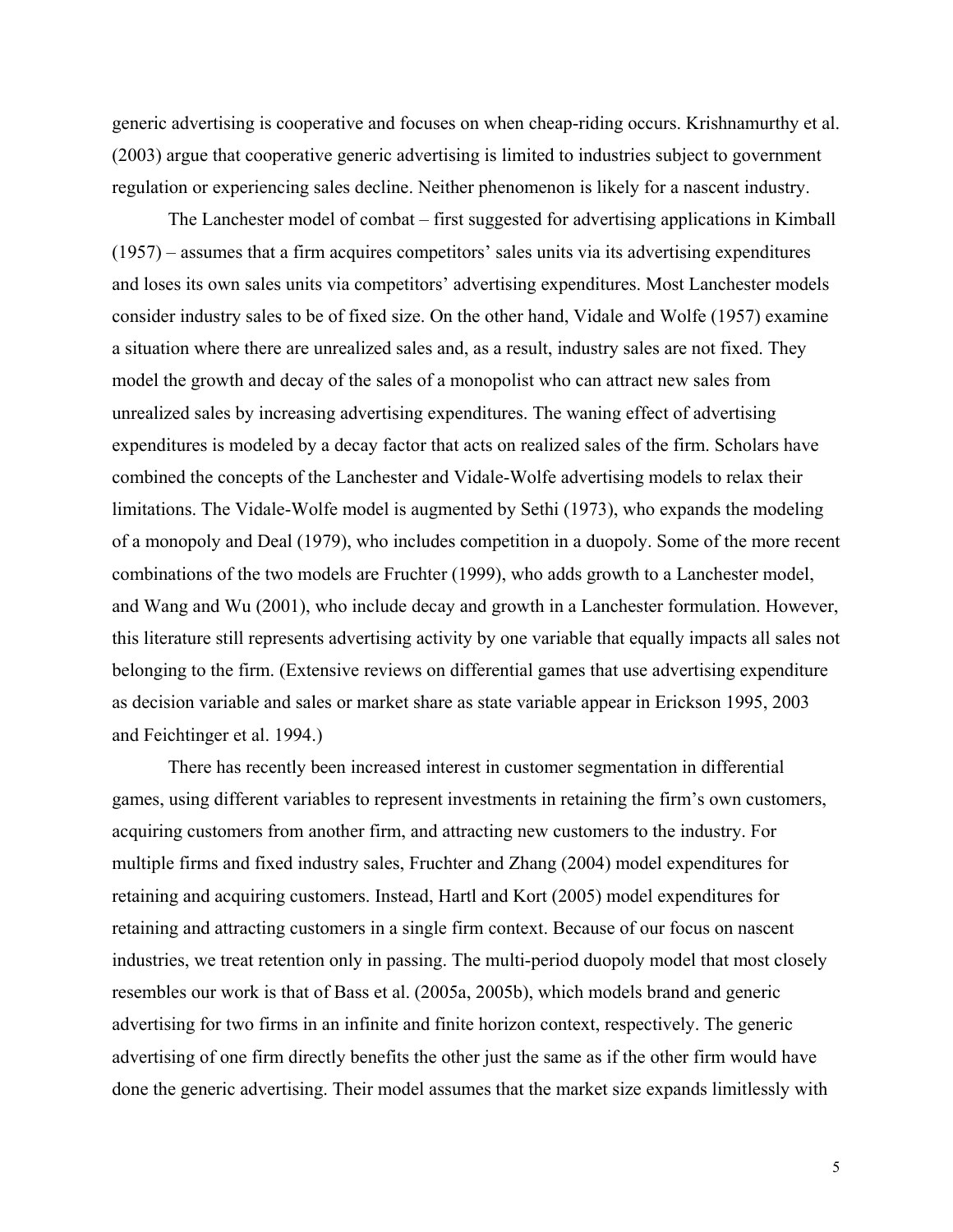generic advertising and thus that industry sales are non-decreasing over time. For the infinite horizon model, they present as an extension a model that assumes that the market has a ceiling. We model a market with a ceiling and sales decay in a finite horizon context. We also differ from this work in that our expenditure toward unrealized customers is not a "public good" type of generic advertising. Instead, the other firm only benefits from a firm's expenditures that impact unrealized customers by acquiring the newly realized customers of that firm.

Our modeling contribution to the oligopoly literature is twofold. First, we are able to represent the competitive components of the Lanchester model and the market growth and decay components of the Vidale-Wolfe model. To our knowledge, no other work has yet included the decay component as well; we show that sales decay has a strong effect on expenditure policies and profits. Second, we separate the sales of the rival firm from unrealized sales in a multi-period context. As stated above, most previous research models expenditure as one variable. However, for a new firm, the one-variable modeling approach assumes that firm expenditures primarily aimed at acquiring another firm's sales have the same impact on unrealized sales, and firm expenditures meant to attract unrealized sales have the same impact on another firm's sales. Such an assumption may hold true in mature industries, where even customers who have yet to buy are familiar with the product and an established firm gains sales only at the expense of other firms. However, this assumption is likely to be violated in a nascent industry. Realized customers are typically early adopters and innovators (Moore 2000), while most unrealized customers need to be educated about the product (Dorf and Byers 2005) and overcome legitimacy concerns about the industry (Aldrich and Fiol 1994) before becoming realized customers. Also, a new firm can gain sales from attracting unrealized customers, which does not lower the sales of any other firm. The separation in sales necessitates using two expenditure variables for distinct investments in realized and unrealized sales (as done in Wrather and Yu 1979 and in Bass et al. 2005a, 2005b).

## **3. Optimal Control Model**

#### **3.1. Control Variables**

Let *t* represent continuous time and *T* be the length of the planning horizon. Firm *i* chooses to invest in acquiring the sales of another firm at a cost  $a_i(t)$ ; this investment is in *share expenditures.* Symmetrically, firm *i* chooses to invest in attracting new customers via the unrealized group of customers at a cost  $w_i(t)$ ; this investment is in *growth expenditures*. Growth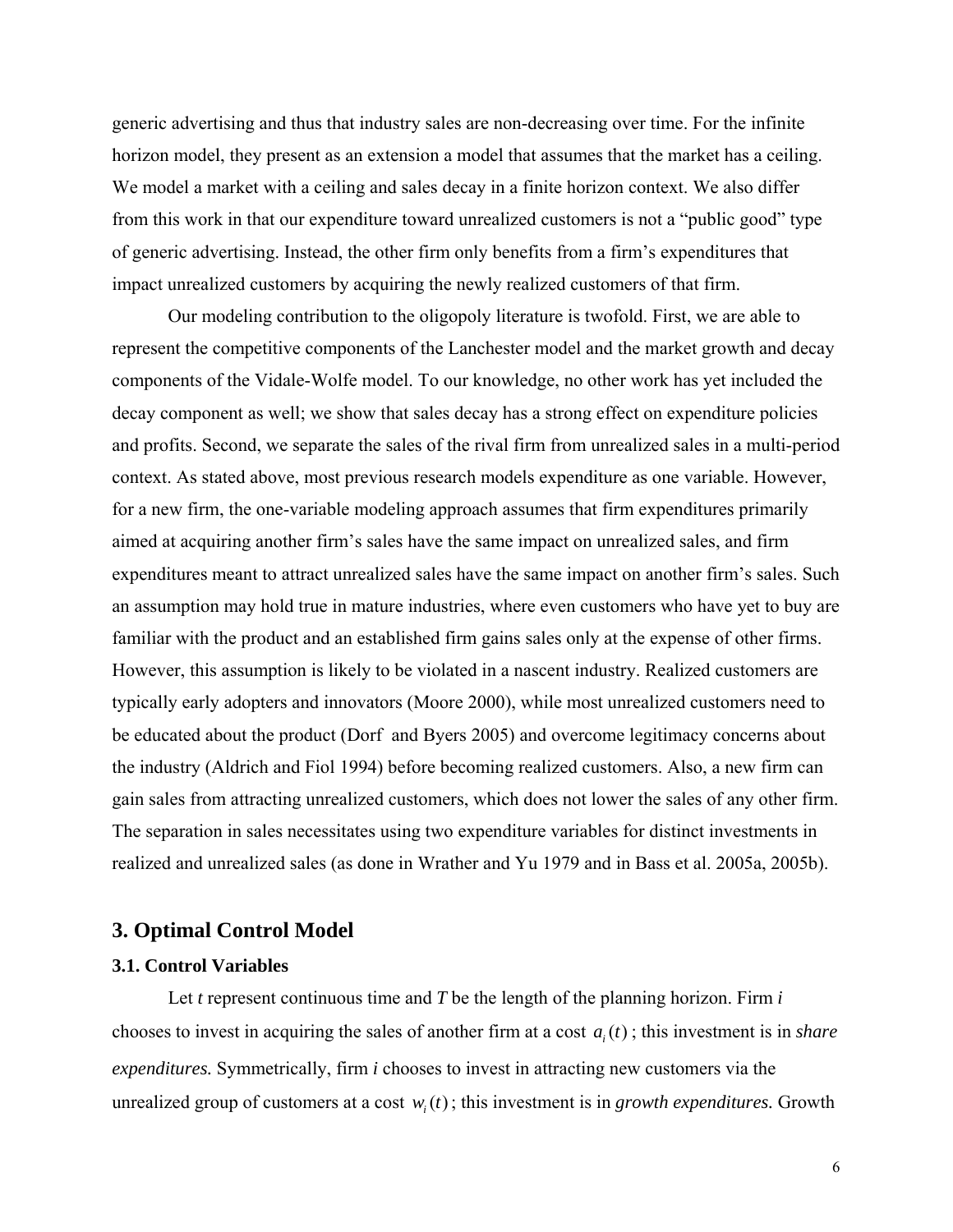expenditures can also be thought of as a firm's investment in speeding up product diffusion to potential customers. As the nascent industry grows to maturity, the total sales of the firms approach the market ceiling. As a result, there are fewer and fewer unrealized customers to be acquired over time. Yet, to increase industry sales, firm *i* must attract unrealized customers to itself via  $w_i(t)$ , whereas to turn realized industry sales into sales, firm *i* must invest to acquire customers of firm *j* via  $a_i(t)$ .

#### **3.2. Law of Motion for Sales**

We focus on a duopoly of firms *i* and *j*. Let  $S_i(t)$  be the number of units sold by firm *i* at *t*, and  $S_j(t)$  be that of firm *j*. Hence,

$$
I(t) = Si(t) + Sj(t)
$$
\n(1)

is the number of units sold by the entire industry at *t*. We were inspired by the Lanchester model (Kimball 1957) and Vidale and Wolfe (1957) for our formulation of the law of motion of  $S_i(t)$ . The share of realized industry sales held by each firm varies over time as a result of share expenditures  $a_i(t)$ . The effectiveness of share expenditures depends on the firm as well as product and market conditions. We denote the effectiveness of share expenditures as a constant  $\rho_i \in (0,1]$ . Firm *i*'s share expenditures have an impact of value  $\rho_i f_i(a_i(t))$  on acquiring the sales of firm *j*, whereas it loses its own sales at a rate determined by the share expenditures of firm *j*. Thus, each dollar of share expenditures that impacts the other firm's sales via  $f_i(a_i(t))$ yields a  $\rho_i$  fraction of the other firm's realized sales. The function  $f_i(a_i(t))$  is positive and increasing in its argument. Firm *j* benefits from firm *i*'s growth via  $\rho_i f_i(a_i(t))$ . These combined effects on firm *i*'s sales are

$$
\rho_i f_i(a_i(t)) S_j(t) - \rho_j f_j(a_j(t)) S_i(t).
$$
 (2)

Industry sales reach market saturation as firms build primary demand. Let *m* be the fixed number of units at which the market saturates, which corresponds to the maximum possible sales for the industry (the assumption that the market ceiling can be known is also used by Vidale and Wolfe 1957, Deal 1979, Fruchter 1999, and Wang and Wu 2001). Industry growth can only occur by attracting unrealized sales units that no firm has yet acquired, specifically  $m - I(t)$  such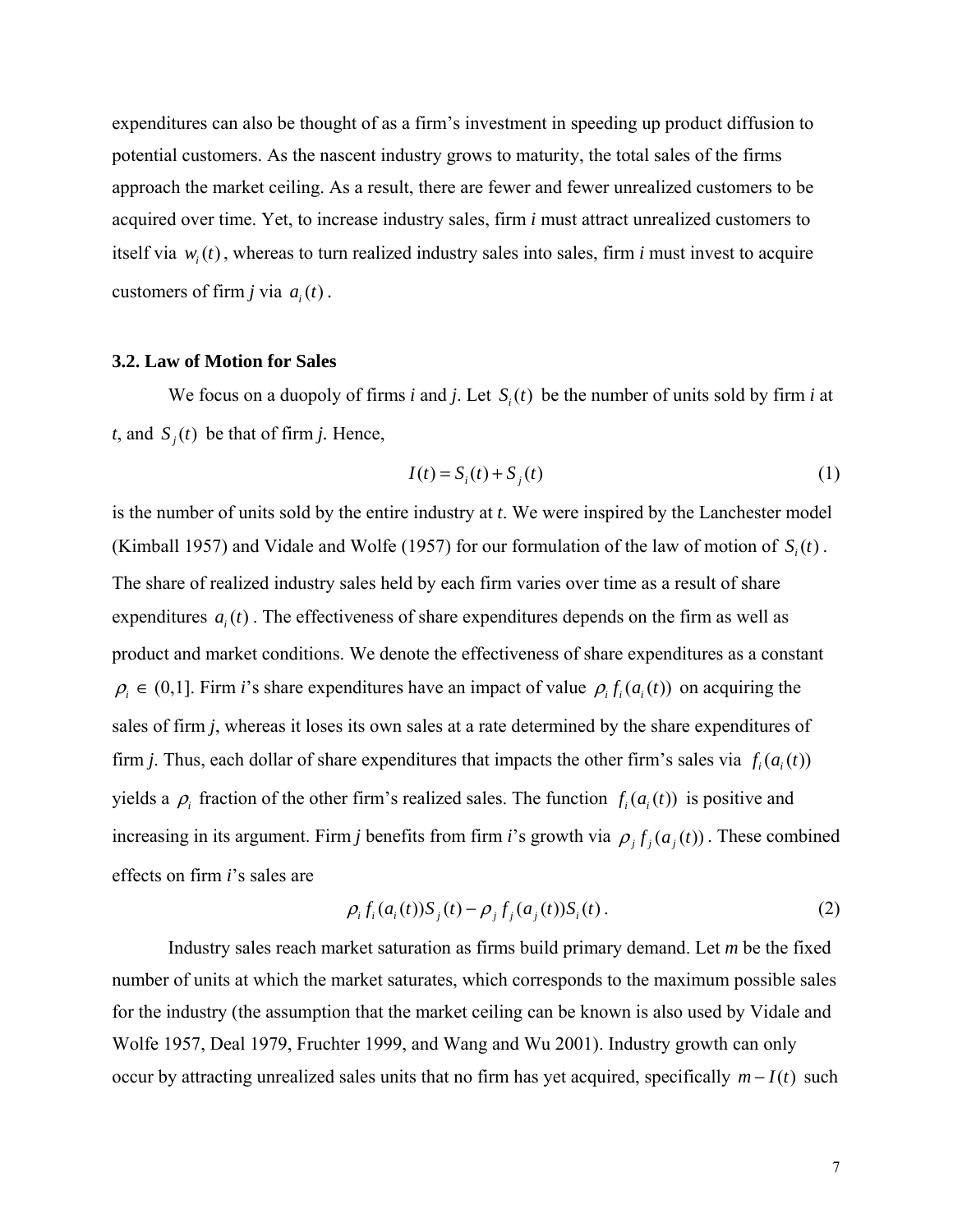<span id="page-8-0"></span>units. We allow firm attraction of unrealized customers to depend on the impact of its growth expenditures, as do Vidale and Wolfe. Effectiveness of growth expenditures for firm *i* is denoted as a constant  $\beta_i \in (0,1]$ . Firm *i*'s expenditures have an impact of value  $\beta_i g_i(w_i(t))$  on attracting unrealized sales units to firm *i*. Thus, each dollar of growth expenditures that impacts unrealized sales via  $g_i(w_i(t))$  yields a  $\beta_i$  fraction of unrealized sales. The function  $g_i(w_i(t))$  is positive and increasing in its argument. There are also non-expenditure related factors that affect sales. Let [ $1 - \delta$ <sub>i</sub>]∈ [0,1] be the sales decay parameter for firm *i*; it represents the proportion of sales units that depart the firm (i.e. become unrealized) due to factors such as forgetfulness and product and market characteristics. These combined effects on firm *i*'s sales are

$$
\beta_i g_i(w_i(t))[m - S_i(t) - S_j(t)] - [1 - \delta_i]S_i(t). \tag{3}
$$

From combining (2) and (3), the change in firm's *i* sales over time can be expressed as

$$
\dot{S}_i(t) = \rho_i f_i(a_i(t)) S_j(t) - \rho_j f_j(a_j(t)) S_i(t) + \beta_i g_i(w_i(t)) [m - S_i(t) - S_j(t)] - [1 - \delta_i] S_i(t).
$$
 (4)

The four terms in (4), respectively, are the gains in sales units acquired from competition, losses in sales units due to competition, gains in sales units due to the entry of unrealized sales units into the industry, and losses in sales units due to the exit of previously realized sales units from the industry. We note that  $f()$  and  $g()$  can be chosen so that equation (2) is the Lanchester equation that describes firm competition for existing sales, and equation (3) is the Vidale-Wolfe model describing growth and decay of sales.<sup>[1](#page-8-0)</sup>

#### **3.3. Objective Function**

Let  $\pi$ <sub>*i*</sub> be firm *i*'s unit profit margin, which is assumed fixed over time. Following the lead of Deal (1979), firm *i*'s objective is to select on the finite horizon [0,*T*] a stream over time of share expenditures and of growth expenditures that maximize its profit (net of advertising costs) plus a valuation of the firm's end-of-horizon sales. Formally,

$$
P_i = \max_{\substack{a_i(t), w_i(t) \\ t \in [0,T]}} \int_0^T [\pi_i S_i(t) - a_i(t) - w_i(t)] dt + r_i S_i(T), \qquad (5)
$$

<sup>&</sup>lt;sup>1</sup> The original 1957 model uses  $[m - I(t)]/m$  as opposed to  $m - I(t)$ . We can add  $1/m$  by adjusting  $\beta_i$  accordingly.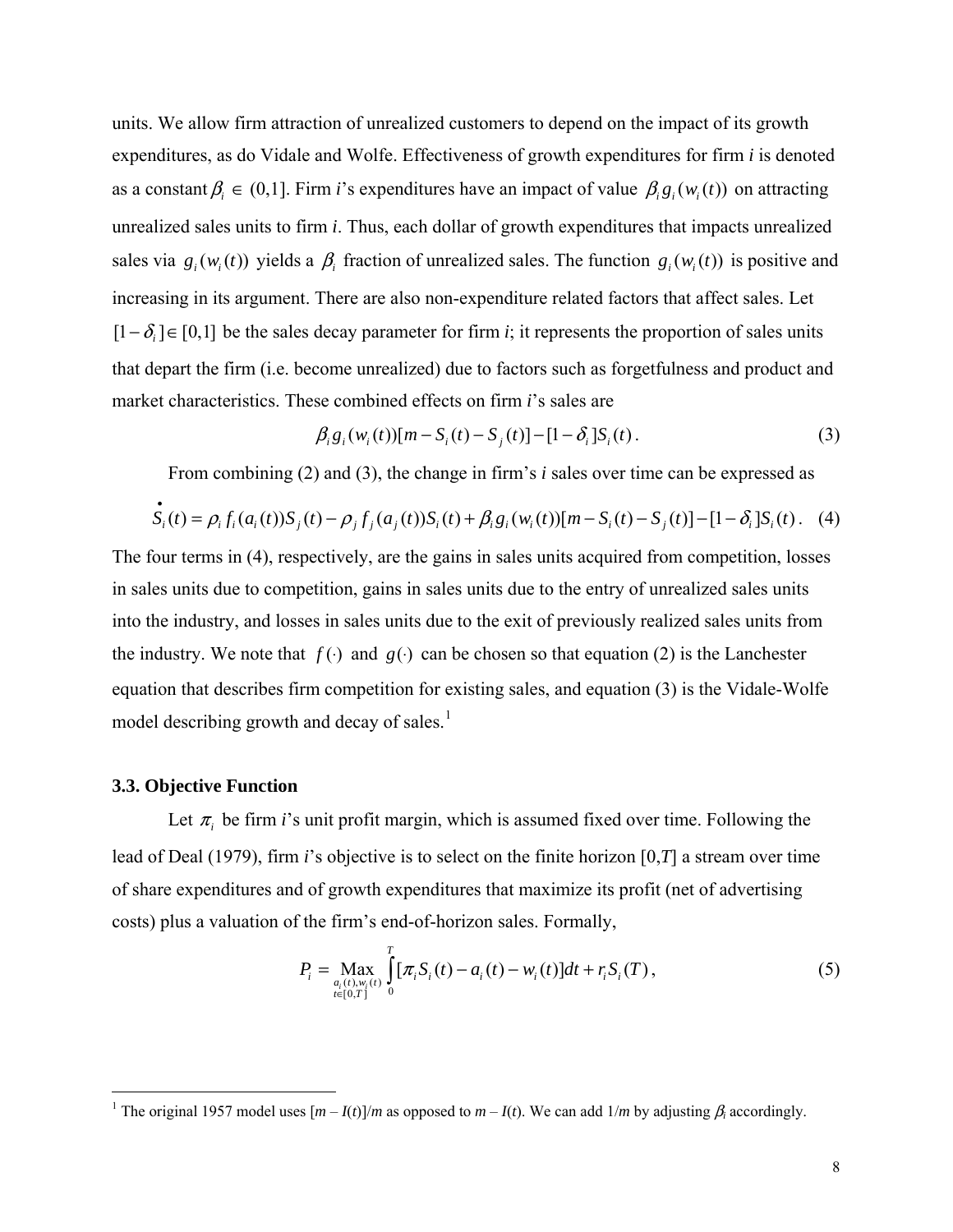where  $r_i$  is the salvage value firm *i* places on end-of-horizon sales. For a firm solely concerned with profit,  $r_i$  equals zero. However, a firm that cares about maximizing its end-of-horizon sales level more than profit would set  $r_i$  at a relatively high positive level. Similar to Wang and Wu (2001), we do not include a discount factor in the objective function. This allows for the model recommendations for investment over time to be more interpretable. Also, because we are interested in the nascent period of the industry, *T* would be relatively small, making discounting unessential.

Firm *i*'s complete optimal control formulation includes (4), (5) and the following conditions. Initial sales are set to a constant,  $S_i(0) = S_i^0$ , whereas end-of-horizon sales  $S_i(T)$  are free and not required to meet a pre-set level (similarly for firm *j* by symmetry). The control variables are assumed to be nonnegative with  $a_i(t) \in [0, \infty)$  and  $w_i(t) \in [0, \infty)$ . We discuss how  $S_i(t)$ ,  $S_j(t)$ , and  $m - S_i(t) - S_j(t)$  are kept nonnegative as we solve the single-period model.

### **4. Single-Period Analysis**

In this section we characterize the optimal levels of share and growth expenditures for a scenario with two firms where each makes a one-time decision. We investigate the single-period model for two reasons. First, it helps build insight for the multi-period setting, as comparative static results cannot be obtained in that setting. Second, the solutions for the single-period model require little information relative to that of the multi-period one and could thus conceivably be used as a decision support tool in practice. The solutions of most differential games (and ours) require knowing the effectiveness and decay parameters for the other firm(s) and, as a result, empirical verifications (e.g. as in Erickson 1992 and Wang and Wu 2001) have tended to focus on mature commodity oligopolies (e.g. Anheiser Busch vs. Miller, Coke vs. Pepsi) with a wellknown advertising history. Further, sensitivity analysis from a single-period setting is likely to provide insights as to what adjustments should be taken in a multi-period setting when a parameter change only affects the results of a single period – e.g. a firm's future sales may be unaffected by a decrease in sales decay due to current weather.

As a special case of the previous problem formulation we therefore solve for optimal expenditures in a single-period context with no salvage value. Because there is no sales overlap from period to period, there is no Nash equilibrium; the optimal expenditures of the firm do not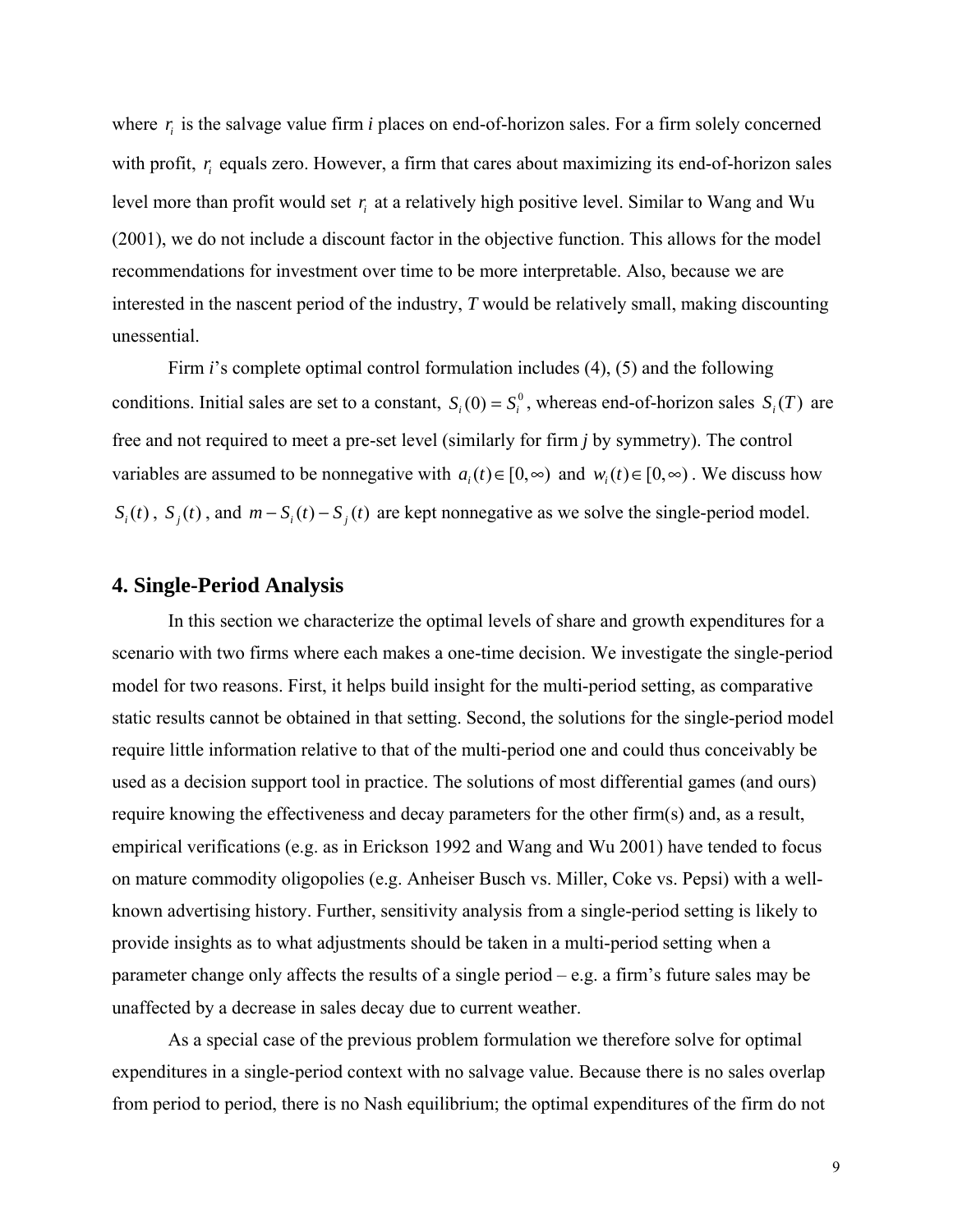<span id="page-10-0"></span>change the optimal expenditures of its rival*.* As suggested earlier, initial values for sales of firm *i*  and *j* are denoted as  $S_i^0$  and  $S_j^0$ . Because there are no upper bound constraints on share and growth expenditures and this is a one-shot decision, end-of-period sales could result in infeasible total industry sales or sales acquisition from a rival firm (i.e.  $S_i + S_j > m$ ,  $S_i < 0$  or  $S_j < 0$ ). Infeasible solutions are prevented by scaling the effectiveness parameters, unit profit margin and sales decay appropriately (empirical literature cited above offers applications in practice). $2$ 

Firm *i* must thus choose expenditure levels that solve

 $\overline{a}$ 

$$
P_i = \max_{a_i, w_i} \pi_i S_i - a_i - w_i
$$
  
with 
$$
S_i = S_i^0 + \rho_i f_i(a_i) S_j^0 - \rho_j f_j(a_j) S_i^0 + \beta_i g_i(w_i) [m - S_i^0 - S_j^0] - [1 - \delta_i] S_i^0.
$$
 (6)

The second order conditions for optimality is met (and there exists a unique optimal solution) if *fi* and  $g_i$  are strictly concave in their respective parameter.<sup>[3](#page-10-0)</sup> These conditions result in diminishing returns from the expenditure variables.

We select exponent functions (as e.g. Erickson 1985) to further our analysis. These functions are desirable because by varying the value of the exponent it is possible to "swipe" an infinite set of possible curves, making it easier to transform our theoretical model into an empirically testable framework. Thus,

$$
f_i(a_i) = a_i^{1-\gamma_i}
$$
 and  $g_i(w_i) = w_i^{1-\theta_i}$ , (7)

where  $\gamma_i$ ,  $\theta_i \in (0,1)$  represents the elasticity of share and growth expenditures, respectively, for firm *i*. The relationship between elasticity and effectiveness for expenditures is that elasticity measures the firm's operational ability, and effectiveness measures the firm's marketing ability. In other words, elasticity measures how much of the firm's investment is directly applied to realized and unrealized sales, and effectiveness measures the fraction of realized and unrealized sales that are acquired and attracted by the firm's investment. This yields the optimal solution

$$
f_i(a_i^*) = \delta_i / \rho_i
$$
 or  $g_i(w_i^*) = [1 - \beta_j g_j(w_j)] / \beta_i$ , (\*)

<sup>&</sup>lt;sup>2</sup> The formulation in (6) can be constrained by requiring that  $\rho_i f_i(a_i) \leq \delta_i$  and  $\beta_i g_i(w_i) + \beta_i g_j(w_j) \leq 1$ , followed by using the Karesh-Kuhn-Tucker conditions to solve for optimal expenditures. If the constraints are not binding, optimal expenditures are obtained by using the first-order conditions on the objective function with respect to expenditures. If a constraint is binding, because of the linear costs in the objective function optimal expenditures are

depending on which constraint is binding. However, note that implementations of (\*) mean that firm competition is over, as either  $S_i = 0$  or  $S_i + S_j = m$ , respectively. Thus, we focus on the unconstrained solutions of the expenditure variables for subsequent analysis.

<sup>&</sup>lt;sup>3</sup> Negative second order derivatives and  $\partial^2 f_i(a_i)/\partial w_i \partial a_i = \partial^2 g_i(w_i)/\partial a_i \partial w_i = 0$  yields a negative definite Hessian.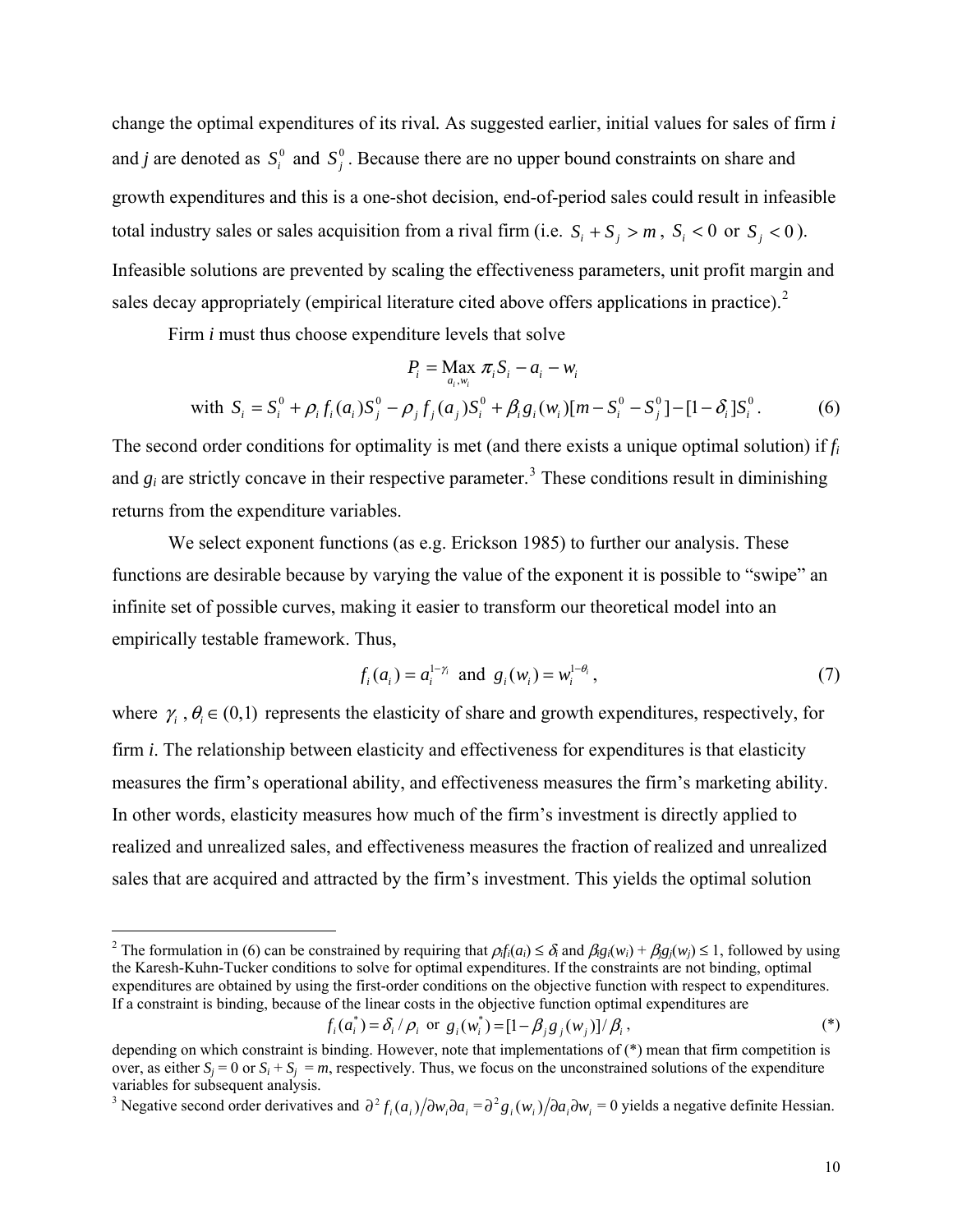$$
a_i^* = \left[ \pi_i \rho_i S_j^0 [1 - \gamma_i] \right]_i^{\frac{1}{2}} \text{ and } w_i^* = \left[ \pi_i \beta_i [m - S_i^0 - S_j^0] [1 - \theta_i] \right]_i^{\frac{1}{\theta_i}}.
$$
 (8)

<span id="page-11-0"></span> Therefore, share expenditures depend on how many industry sales do not currently belong to firm *i*, and growth expenditures depend on how many unrealized sales still remain. Because of this dependence on industry behavior in aggregate, the strategy of firm *i* as it pertains to the other firm only depends on its initial sales level. We analyze how the solution in equation (8) is affected by changes in key model parameters by performing sensitivity analysis, which is summarized in Table 1. Results are obtained by taking the partial derivatives of the expenditure variables in (8) with respect to each parameter, holding all other parameters constant and assuming, as needed, that  $0 < S_i^0 + S_j^0 < m$ . We note that the conditions for concavity are sufficient to derive via comparative static analysis the results in Table 1 on optimal share and optimal growth expenditures [4](#page-11-0) .

> ………………………… Insert Table 1 about here

 In discussing our findings, we refer to firm *i* as *the firm* and to firm *j* as *its rival*. We first consider firm parameters that have no effect on the rival's performance – the firm's growth expenditure effectiveness and sales decay. Then, we explore the impact of the firm's parameters that do affect the rival's performance, namely unit profit margin, share expenditure effectiveness, and initial sales levels.<sup>[5](#page-11-0)</sup>

**Effects of the firm's growth expenditure effectiveness (** $\beta$ **<sub>i</sub>). An increase in**  $\beta$ **<sub>i</sub>, which** also means an increase in the firm's number of sales that can be realized, also causes an increase in total expenditures, end-of-period sales, and profit but only for the firm. In contrast to Krishnamurthy (2000), the rival does not increase profit because growth expenditures are not cooperatively spent.

<u>.</u>

*ii*

<sup>&</sup>lt;sup>4</sup> Comparative static analysis for the general functions  $f_i$  and  $g_i$  is done using the Implicit Function Theorem (e.g. Currier 2000). Since all cross-derivatives equal 0, given parameter  $\mu$  for firm *i*,  $\frac{\partial a_i}{\partial \mu} = \frac{\partial^2 P_i}{\partial a_i \partial \mu} \frac{\partial a_i}{\partial \mu}$  $i =$ <sup> $\sigma$ </sup>  $\mathbf{i}$ <sub>*i*</sub>  $\sigma$  $\mathbf{u}$ <sub>*i*</sub>  $P_i/\partial a$  $a_i$   $\partial^2 P_i/\partial a$  $\frac{\partial a_i}{\partial \mu} = \frac{\partial^2 P_i}{\partial^2 P_i / \partial a_i^2}$ μ and

<sup>2</sup>  $D/2...^2$ 2 *ii*  $i \perp$ <sup>*v*</sup> *i*<sub>*i*</sub>/*v<sub><i>i*</sub></sup>  $P_{i}/\partial w$  $w_i = \partial^2 P_i / \partial w$  $\frac{\partial w_i}{\partial \mu} = \frac{\partial^2 P_i}{\partial v_i \partial w_i} \frac{\partial \mu}{\partial w_i^2}$ μ . The results hold when  $f_i$  and  $g_i$  are increasing concave functions for both firms.

<sup>&</sup>lt;sup>5</sup> For both firms, an increase in  $m$ , the industry ceiling, means an increase in the number of sales that can be realized, and thus causes an increase in their growth expenditures, end-of-period sales, and profit.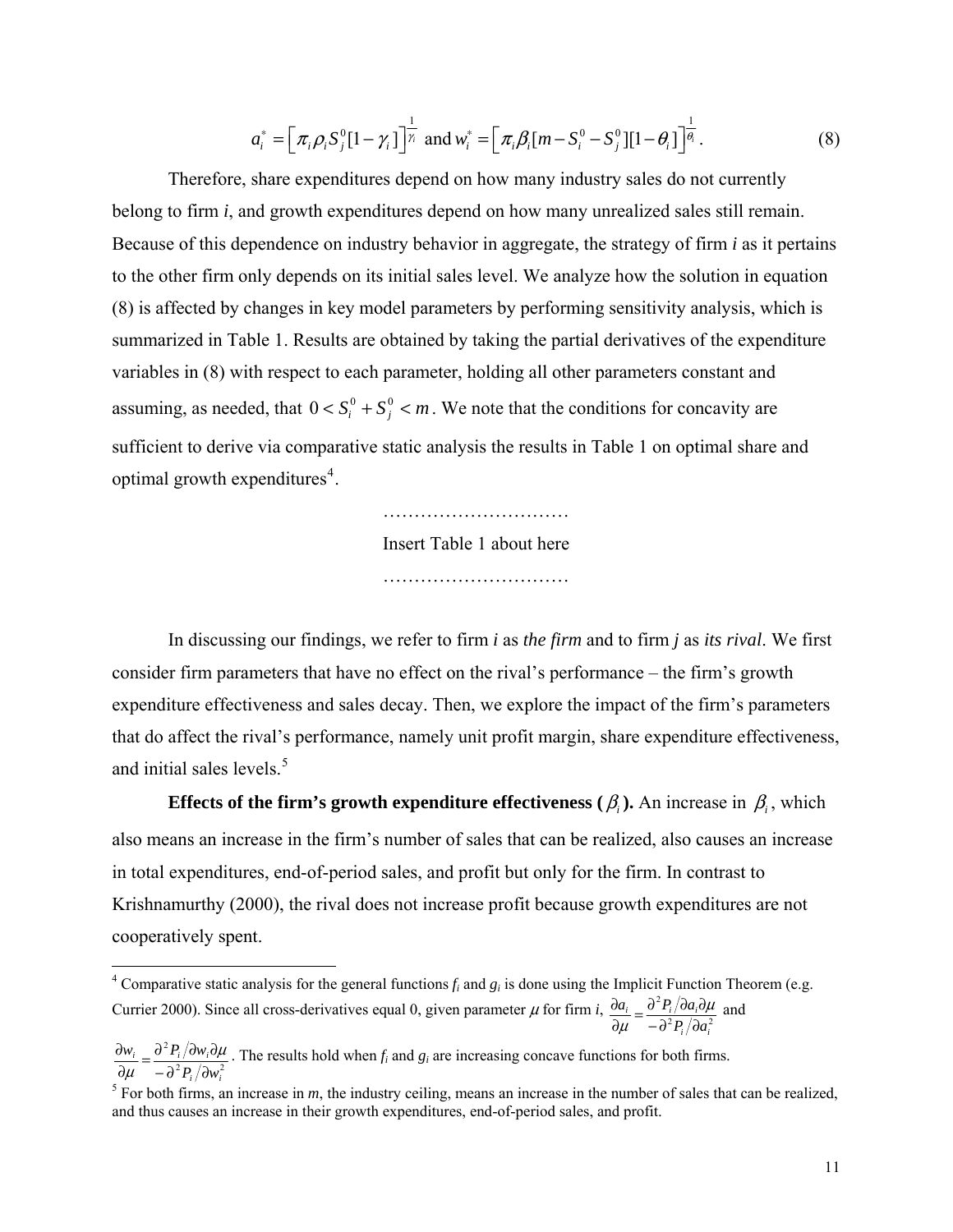**Effects of the firm's sales decay (1−** $\delta$ **<sub>***i***</sub>). An increase in (1−** $\delta$ **<sub>***i***</sub>), however, does not** affect the firm's total expenditures or those of its rival, but it does mean that the firm can retain fewer realized sales and loses both end-of-period sales and profit (although the rival's end-ofperiod sales and profit are unchanged). The expenditure finding is striking: firms should either spend more to offset the effects of sales decay or spend less because they cannot retain the sales they gain. We investigate this further in the multi-period setting.

**Effects of the firm's unit profit margin (** $\pi$ **<sub>i</sub>). An increase in**  $\pi$ **<sub>i</sub> leads to the firm** spending more on both attracting unrealized sales and acquiring sales of its rival. This finding is supported in the single-period model of Monahan (1987). Since an increase in the firm's total expenditures (not due to any sales losses) leads to increases in its end-of-period sales, one would also expect an increase in its profit. However, this is not necessarily the case as exhibited in Table 1 with a non-monotonic relationship between  $\pi$ <sub>i</sub> and profit. Further, its rival's profit and end-of-period sales decrease if the firm obtains higher profits for each unit sold. For example, if the firm announces a major breakthrough in production that results in cost savings, then unit profit margin for the firm increases, and its rival should be prepared for the firm to spend more to acquire its sales.

**Effects of the firm's share expenditure effectiveness (** $\rho$ **).** If some element of the firm's product or advertising ability that affects existing sales units improves, causing an increase in  $\rho$ <sub>i</sub>, then the firm should always spend more to attract sales units from its rival. This unconditional finding is in contrast to Monahan (1987). In Monahan's market share attraction game, a firm's market share depends on the ratio of its advertising impact to the sum of advertising impact for both firms. Because there were zero unrealized sales, he found that the firm may decrease expenditures if it already is superior to its rival in the ratio of unit profit margin or share expenditure effectiveness. An increase in  $\rho_i$  increases end-of-period sales and profit for the firm because of the extra sales and revenue from share expenditures. An increase in  $\rho_i$ , however, does not affect the rival's expenditures, but its rival's profit and end-of-period sales decrease if the firm improves the effectiveness of its share expenditures. The profit results complement the findings of Krishnamurthy (2000).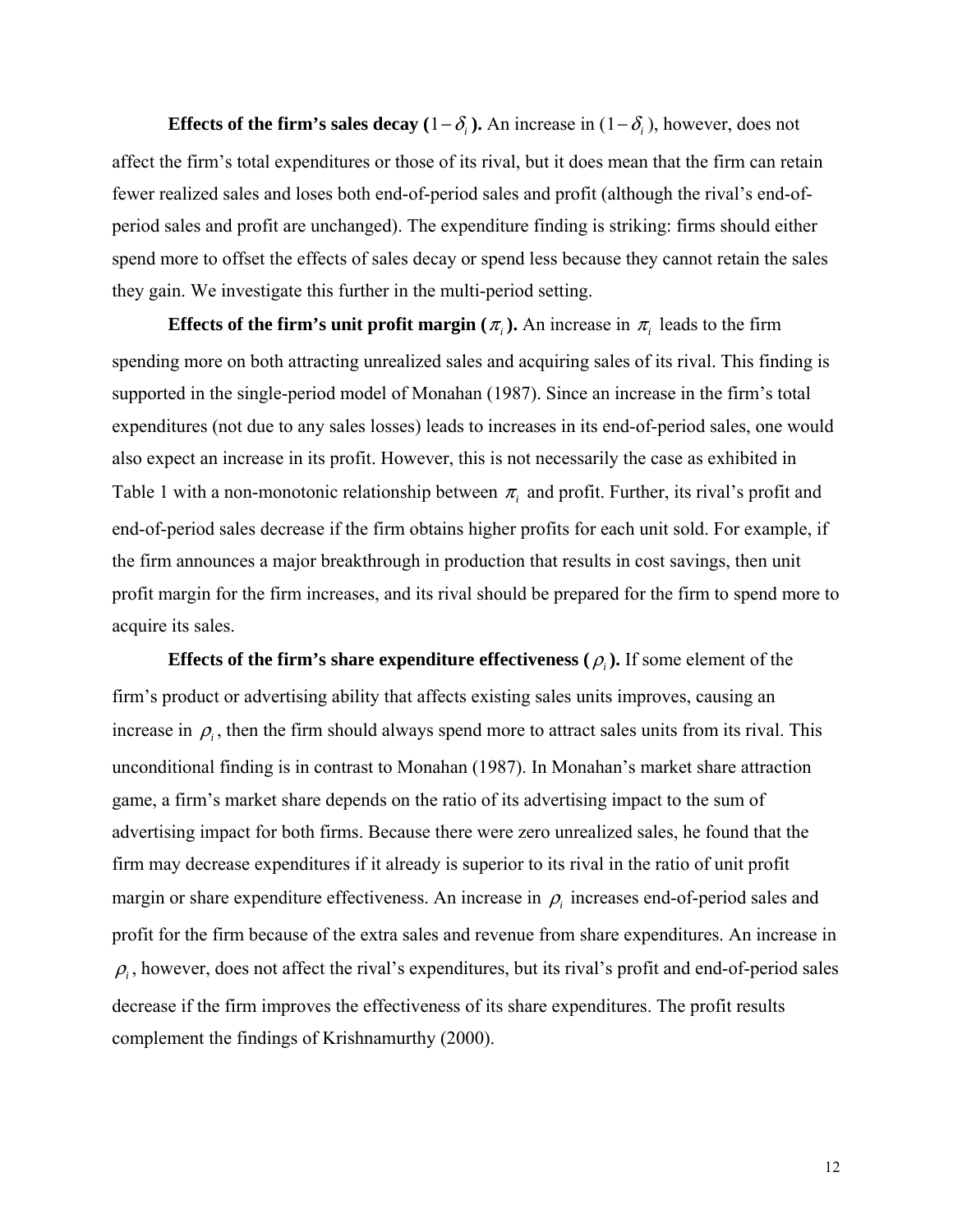**Effects of the firm's initial sales level**  $(S_i^0)$ . We consider at length the relationships between initial sales levels and both expenditures and firm performance because these relationships are counter-intuitive and several are non-monotonic. If  $S_i^0$  increases, then the firm should keep constant spending on acquiring the rival's sales units and decrease spending to attract unrealized ones. The decrease occurs because the pool of unrealized sales has grown smaller and, as a result, less is spent on pursuing those sales. If sales decay is low, then the firm may increase end-of-period sales and profit from a high  $S_i^0$ . Because this is a single-period model, if sales decay is high, the firm may have an incentive to have low initial sales levels. But what happens to the expenditures and profit of the firm if its rival experiences a change in its initial sales? We next identify the condition that determines whether total expenditure increases or decreases.

Specifically, an increase in initial sales for the rival results in the firm increasing its share expenditures but decreasing its growth expenditures. The rationales for these findings are intuitive. The rival is found to have more initial sales units than the firm expected. Because all other variables, including initial sales of the firm, are considered constant for the sensitivity analysis, this rival sales growth must be due to rival attraction of unrealized sales. Therefore, the firm transfers some of its expenditures from unrealized to realized sales units. If the elasticity for growth and share expenditures are the same (i.e.  $\gamma_i = \theta_i$ ) – e.g. due to departmental overlap in

overhead and other costs – we can state a relatively simple condition 
$$
\left(\frac{S_j^0}{[m-S_i^0-S_j^0]}\right) \ge \left[\frac{\beta_i}{\rho_i}\right]^{\frac{1}{1-\gamma_i}}
$$

under which an increase in initial sales for its rival leads to an increase in the firm's total expenditures. A high elasticity of expenditures makes it more difficult for the condition to be met if the firm is better at attracting unrealized sales than acquiring sales from its rival (i.e. its effectiveness ratio  $\beta_i/\rho_i$  exceeds 1) and easier to meet the condition otherwise ( $\beta_i/\rho_i$  < 1). If the effectiveness ratio of growth to share expenditures is less than one, an increase in the rival's initial sales level yields larger total expenditures, end-of-period sales, and profit for the firm if the rival's initial sales ( $S_j^0$ ) exceed unrealized sales ( $m - S_i^0 - S_j^0$ ).

In a Vidale-Wolfe single-period model with indirect firm competition, an increase in its rival's initial sales always lowers the firm's profit. In a Lanchester single-period model where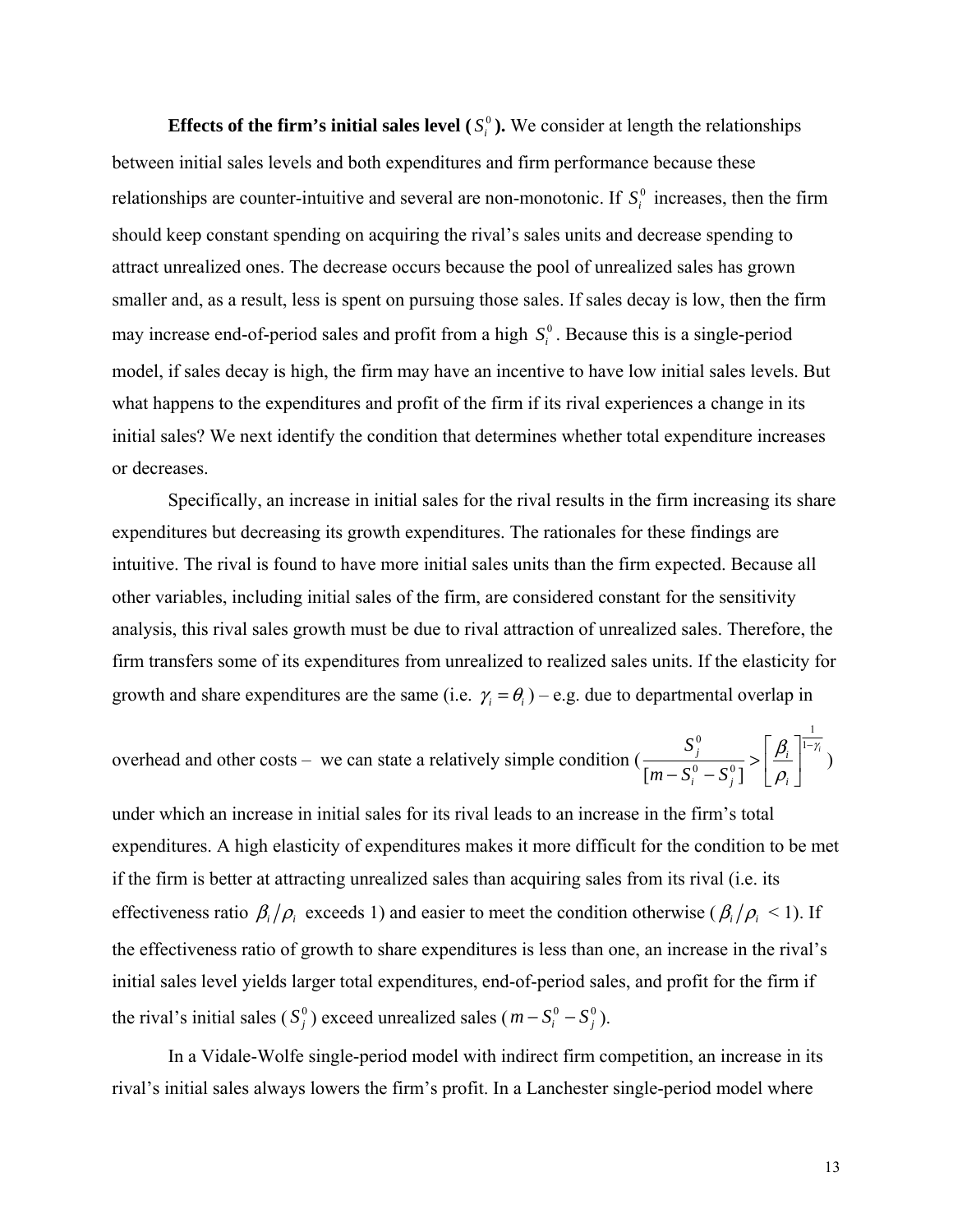unrealized sales are always zero, an increase in its rival's initial sales always lowers the firm's end-of-period sales. We balance these results by showing that an increase in its rival's sales may actually increase the firm's sales (and profit). This may seem counter-intuitive at first sight, but consider a firm that is inefficient in attracting unrealized sales, yet efficient at convincing customers of its rival to switch to its product. Due to its small efficiency ratio, such a firm can benefit from increases in the sales of its rival from being able to acquire them. We verified that the left-hand side of the above inequality is largest, and therefore that inequality is most likely to hold, when  $S_j^0 = I$ , the industry level of sales. In other words, a firm is more likely to profit from increased sales of its rival if that rival dominates the industry in terms of number of sales. This observation, along with our findings, shows that the firm is less (more) likely to profit from the growth of its rival when either that rival's sales or total industry sales are small (large, respectively). We next explore the robustness of some of these findings in a multi-period setting.

### **5. Multi-Period Analysis**

### **5.1. Optimal Expenditure Strategy**

The appropriate solution method for an open-loop Nash equilibrium for the optimal control problem formulated in (4) and (5) is that of differential games. Using Pontryagin's maximum principle, we maximize the Hamiltonian for firm *i* as given by

$$
H_i(t) = \pi_i S_i(t) - a_i(t) - w_i(t) + \lambda_i(t) \dot{S}_i(t) + \varphi_i(t) \dot{S}_j(t),
$$
\n(9)

with boundary equations  $\lambda_i(T) = r_i$  and  $\varphi_i(T) = 0$ . The immediate profit of the firm is  $\pi_i S_i(t) - a_i(t) - w_i(t)$ , as we saw in the analogous single-period case. In a multi-period setting, however, we must also consider the time remaining until the end of the planning horizon and the fact that a firm's current sales can be acquired by its rival in the future. The future value of a sales unit to firm *i* is  $\lambda_i(t)$   $\vec{S}_i(t) + \varphi_i(t) \vec{S}_j(t)$ , as co-state variable  $\lambda_i(t)$  measures the future value of one additional sales unit for firm *i* to firm *i*'s profits and co-state variable  $\varphi_i(t)$  measures the future value of one additional sales unit for firm *j* to firm *i*'s profits. Solving the necessary conditions for the Hamiltonian with respect to the control variables yields optimal expenditures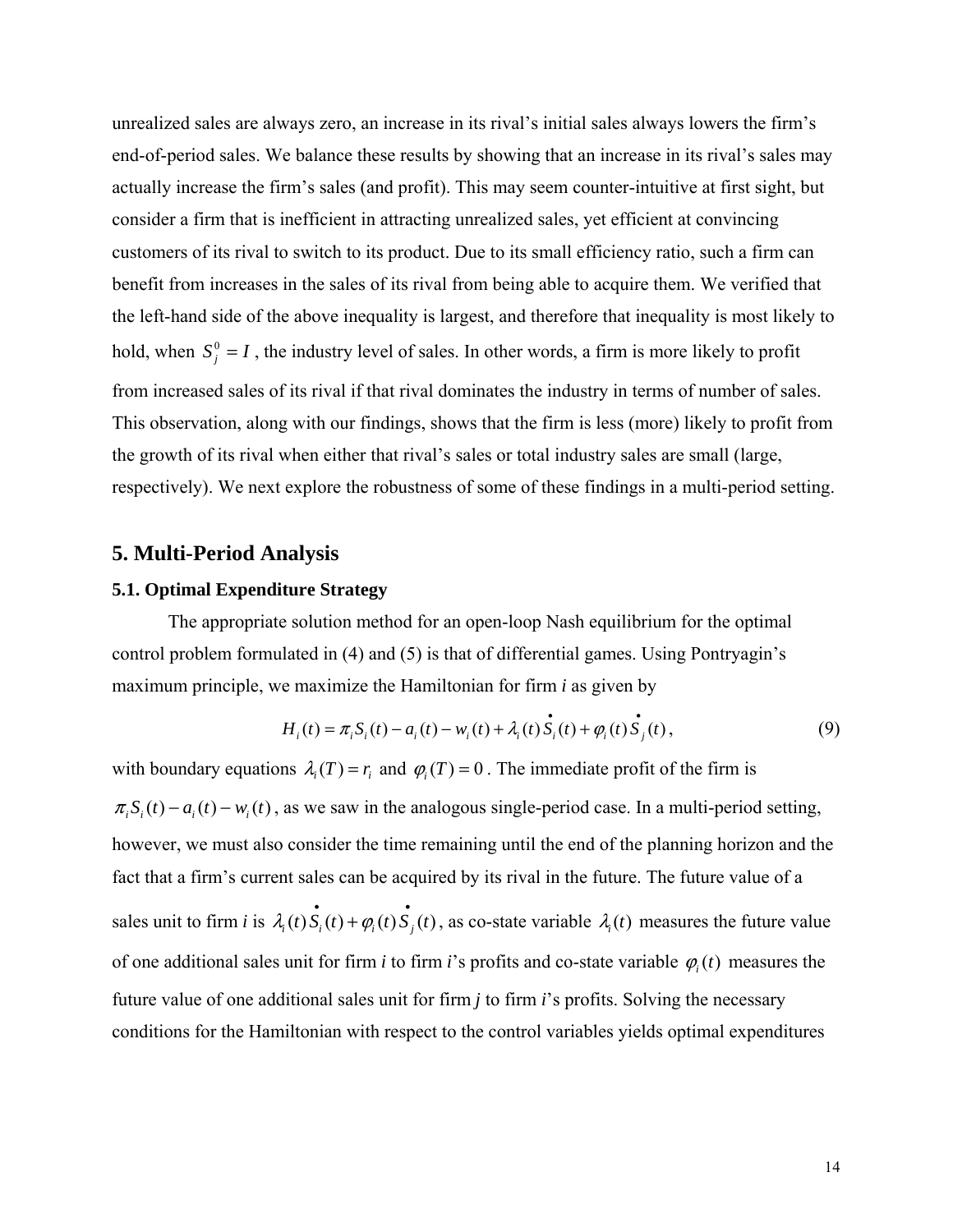<span id="page-15-0"></span>
$$
a_i^*(t) = \left[\left[\lambda_i(t) - \varphi_i(t)\right]\rho_i S_j(t)\left[1 - \gamma_i\right]\right]_{\gamma_i}^{\frac{1}{\gamma_i}} \text{ and } w_i^*(t) = \left[\lambda_i(t)\beta_i[m - S_i(t) - S_j(t)]\left[1 - \theta_i\right]\right]_{\beta_i}^{\frac{1}{\gamma_i}}.
$$
 (10)

A closed form solution for the control variables, which are affected by future sales values, requires a closed form solution for the co-state variables. However, the co-state variables cannot be solved in closed form, and thus no direct sensitivity analysis can be conducted in order to make comparisons with the single-period model. Instead, we gain insights through numerical analysis on the behavior of the control variables, state variables, and profit over time.

#### **5.2. Numerical Analysis**

<u>.</u>

We use a solution algorithm that discretizes time using difference approximations, and solves for the state and co-state variables using forward and backward passes as described in Erickson 2003 (p 61-62). We did extensive testing over a wide range of parameter values. Care was taken in choosing the parameters; large values of growth expenditure effectiveness or unit profit margin may result in solution instability. To simplify the solution process, we confined the numerical analysis to the case where  $\gamma_i = \gamma_j = \theta_i = 1/2$ . For the sensitivity analysis, the market ceiling *m* is standardized by setting it equal to 1; consequently unit profit margin for one firm refers to the value of all sales to that firm. The effects of salvage value were found to be similar to the results of Deal (1979) in that increasing the salvage value that a firm places on its end-of-horizon sales increases its total expenditures and end-of-horizon sales, but decreases its profit. As assumed in Bass et al. (2005b) and for ease of comparison, we use  $r_i = r_j = 0$ . The length of the planning horizon affects the end-of-horizon sales values. A very short finite horizon is dominated by the values chosen for initial sales level and salvage value at the end of the horizon. However, an infinite horizon is unrealistic as we investigate herein the nascent period of the industry; initial sales levels and salvage value should impact end-of-horizon sales and profit. We chose a common planning horizon of  $T = 6$  periods to perform sensitivity analysis.<sup>[7](#page-15-0)</sup> Because financing is important for new firms, we also record first period earnings (profit from  $t = 0$  to  $t =$ 

 $6$  We note that the optimal decision variables in (8) and (10) are nearly identical except for the unit profit margin. Profit is now a function of sales' future value over time rather than the fixed unit profit margin,  $\pi$ . In equation (10), the unit profit margin is the difference in future profit from firm *i* possessing a sale over and above that of the rival possessing that sale  $(\lambda_i(t) - \varphi_i(t))$ . In contrast, only the future profit for firm *i* is included in equation (10) for growth

expenditure. This is because an unrealized customer has zero value to the firm before being realized.<br><sup>7</sup> A different time horizon may yield, for instance, different end-of-horizon sales for both firms, but the direction the sensitivity relationships appears robust to the length of the time horizon.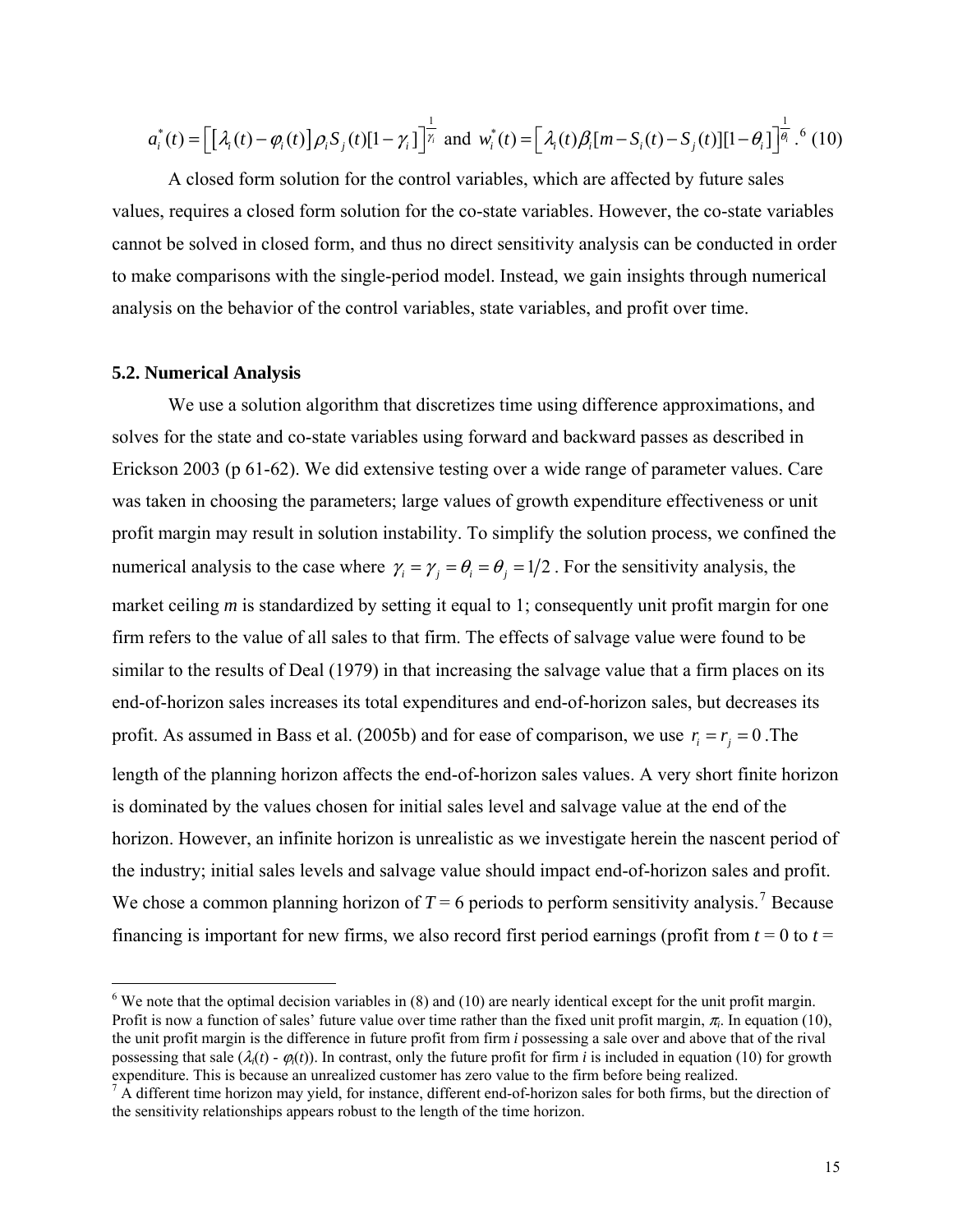1). Simpson's 1/3 Rule, a calculus technique for approximating a definite integral, was used to sum first period earnings, profit, and expenditures. A sampling of the run results are offered in Table 2. The first half of each run is when the firm has an advantage on the rival in growth effectiveness, whereas the second half of each run is when the firm has an advantage on the rival in share effectiveness.

> ………………………….. (Insert Table 2 about here) …………………………..

The discussion that follows focuses on how the dynamic dimension changes some of the results from our single-period model and previous models in the literature. We provide in Table 3 a summary of the conjectures derived from our numerical analysis. To showcase the impact of firms having different levels of growth and share effectiveness, we choose parameters that allow us to demonstrate the full effects of parameter changes on share expenditure, growth expenditure, end-of-horizon sales, and profit. In discussing our findings, we still refer to firm *i* as *the firm* and to firm *j* as *its rival*.

> …………………………………… (Insert Table 3 about here) …………………………..

**Effects of growth expenditure effectiveness**  $(\beta_i)$ **. As per Run (1) in Table 2, an increase** in  $\beta$  yields increased end-of-horizon sales and profit for the firm, but unlike Wang and Wu (2001) it does not yield diminished total expenditures. From a comparative static analysis, Bass et al. (2005a) show in an infinite-horizon game that an increase in growth expenditure effectiveness for one firm increases only that firm's growth expenditures but increases profit for both firms. Instead, Run (1) shows that regardless of each firm's effectiveness in expenditures, higher growth expenditure effectiveness for the firm decreases the growth expenditures, but increases the share expenditures, of its rival as there are fewer unrealized sales than before and more realized sales for the firm.

There are also several non-monotonic results from an increase in growth expenditure effectiveness. In Run (1), we show how the share expenditure effectiveness of the rival affects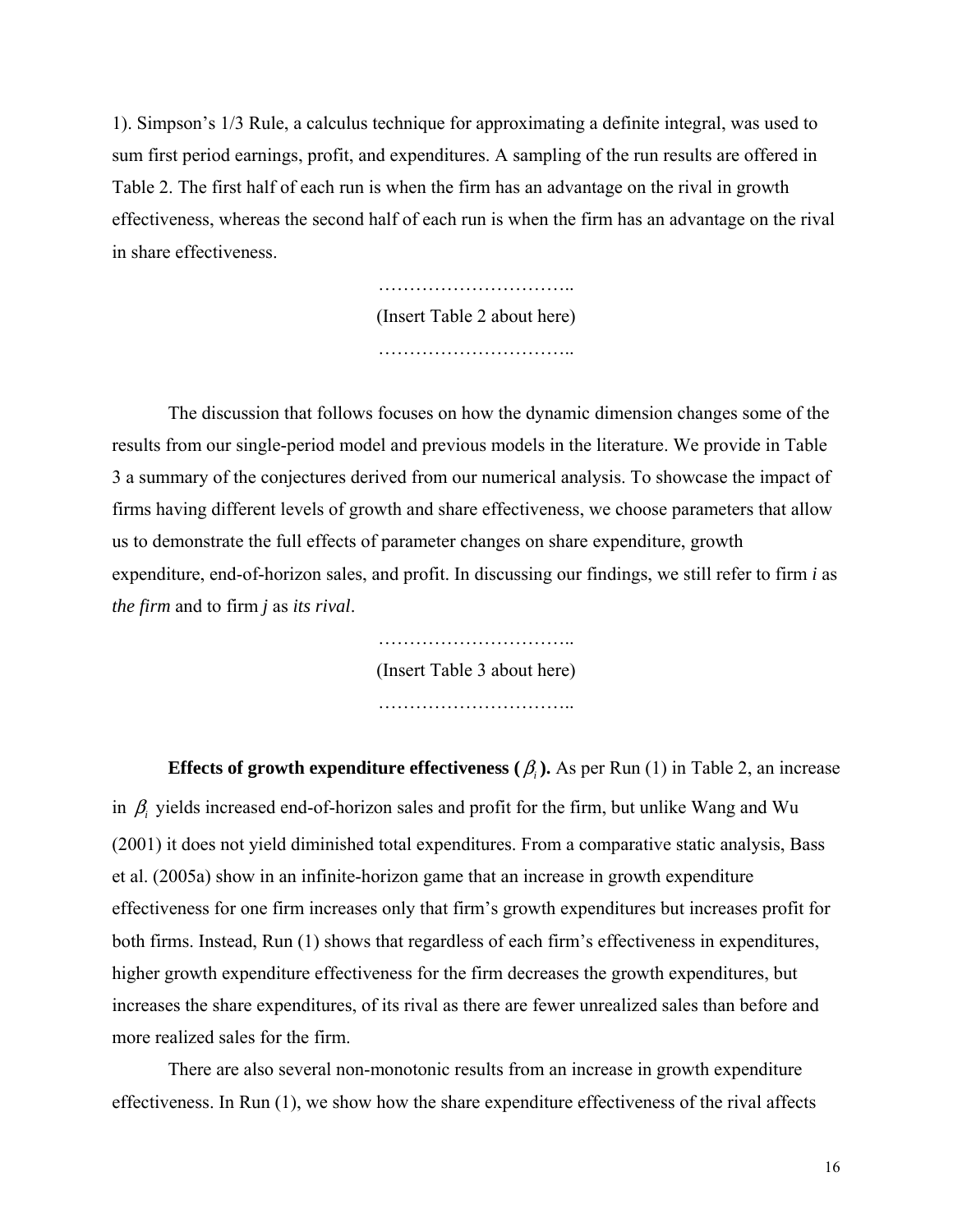whether that rival increases end-of-horizon sales and profit when the firm increases growth expenditure effectiveness. In the first half of Run (1), the rival possesses a share expenditure effectiveness advantage compared to the firm (.030 to .010). If the firm increases its growth expenditure effectiveness, the rival exhibits higher end-of-horizon sales and profit. The firm responds by increasing its own share expenditures because of its rival's sales growth. Since the rival is skilled at acquiring the firm's sales, it benefits from the firm's improvement. In the second half of Run (1), instead, the firm possesses a share expenditure effectiveness advantage compared to its rival (.030 to .010). If growth expenditure effectiveness for the firm is .005, .100, and .200, its rival initially exhibits lower end-of-horizon sales and profit and the firm decreases share expenditures. It is only when the firm's advantage in growth expenditure effectiveness (.300 as compared to .005 for the rival) is larger than its advantage in share expenditures effectiveness (.030 to .010) that the rival starts increasing its end-of-horizon sales and profit.

The result in Run (1) suggesting that the rival's profit can be decreased by an increase in firm growth expenditure effectiveness disagrees with the monotonic increase finding of Bass et al. (2005a). The rationale is that the decline in unrealized sales caused by the firm's improved growth expenditure effectiveness benefits its rival only if that rival possesses sufficient effectiveness in share expenditures. In our model, there is not a guaranteed spillover from the firm's growth expenditures to the sales of its rival, as there is in Bass et al. (2005a, 2005b). Thus, we demonstrate that an increase in a firm's ability to attract new sales does not always benefit competing firms. We also note that in the first entry of Run (1), where growth expenditure effectiveness for both firms is .005, both firms exhibit positive first period earnings, but low profit. As growth expenditure effectiveness increases, the firm's first period earnings become more and more negative, although when the firm's growth expenditure effectiveness is .040, this trend begins to reverse itself. Comparing the first to the second half of Run (1), it is also more expensive in the first period if the firm's share expenditure effectiveness is relatively high. Thus, firms with expertise in rapid sales growth may face a higher risk of running out of cash.

**Effects of sales decay**  $(1 - \delta_i)$ . As per Run (2), an increase in  $(1 - \delta_i)$  yields decreased end-of-horizon sales and profit for the firm, which supports the work of Deal (1979), and lower growth and share expenditures, in contrast to Wang and Wu (2001) who argue for an increase in expenditures. Further, if the firm experiences higher sales decay, its rival decreases share expenditures but increases growth expenditures. However, unlike Deal (1979) who did not have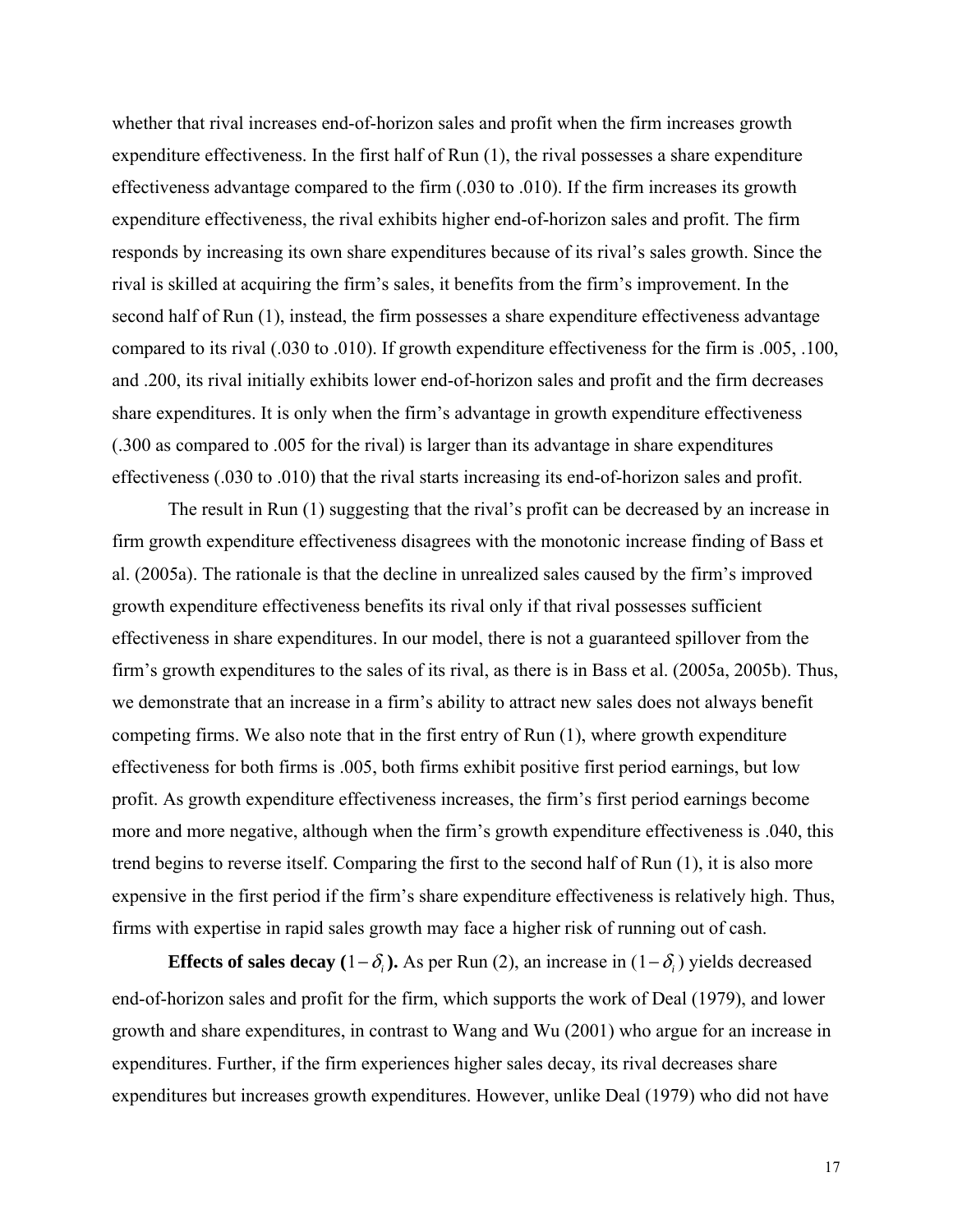separate effectiveness measures for unrealized and realized customers, higher sales decay for the firm may cause a decrease in end-of-horizon sales and profit for its rival. The rationale is that if the firm's rival prefers to acquire the firm's sales rather than to attract unrealized customers, a drop in the firm's sales will hurt it. We note that the reduction in expenditures caused by a higher sales decay means that first period earnings increase, but in the long run the firm loses profit.

 Graphical illustrations of sales, profit, and expenditures over time for the firm provide additional insights; these illustrations are for the first half of Run (2). As per Figure 1(a), low sales decay leads to higher sales at every time period. By the end of the first period, reduced growth expenditures begin to harm the firm's profit, as per Figure 1 (b), and by  $T = 6$  the firm is most profitable and has the most sales with lower sales decay. Share expenditure curves, as in Figure 1(c), keep their shape, but are lowered as sales decay increases. The inverted U-shape is commonly observed when the rival increases sales, but when, instead, it decreases sales or grows them slowly a monotonically decreasing convex curve is most often obtained. For growth expenditures, Figure 1 (d) suggests that high sales decay lowers initial spending on growth expenditures. However, after  $t = 3$ , the reverse is true; the higher the sales decay, the more the growth expenditures. In experimenting with this and other parameter sets over longer time horizons, we find that growth expenditures and in some cases total expenditures may increase over time if the firm experiences a loss in sales. This is in contrast to the majority of the studies that use differential games where they show a pattern of initial high expenditures to rapidly acquire sales, followed by a monotonic decrease in expenditures over time (e.g. Erickson 1995)*.* Studies that show non-monotonic expenditure behavior include Erickson (1985) when a market is rapidly expanding and Bass et al. (2005a, 2005b) for brand advertising (similar to our share expenditure) when both firms increase sales over time. We complement these studies by showing that firm growth expenditures can increase over time, even when the firm's sales decrease.

> ..………………………….. (Insert Figure 1 about here) ..…………………………..

**Effects of unit profit margin (** $\pi$ **<sub>i</sub>**). As per Run (3), an increase in  $\pi$ <sub>i</sub> yields increased end-of-horizon sales and profit for the firm, which is in contrast to our single-period findings where profit decreases. The rationale appears to be that when there is a carryover effect in sales,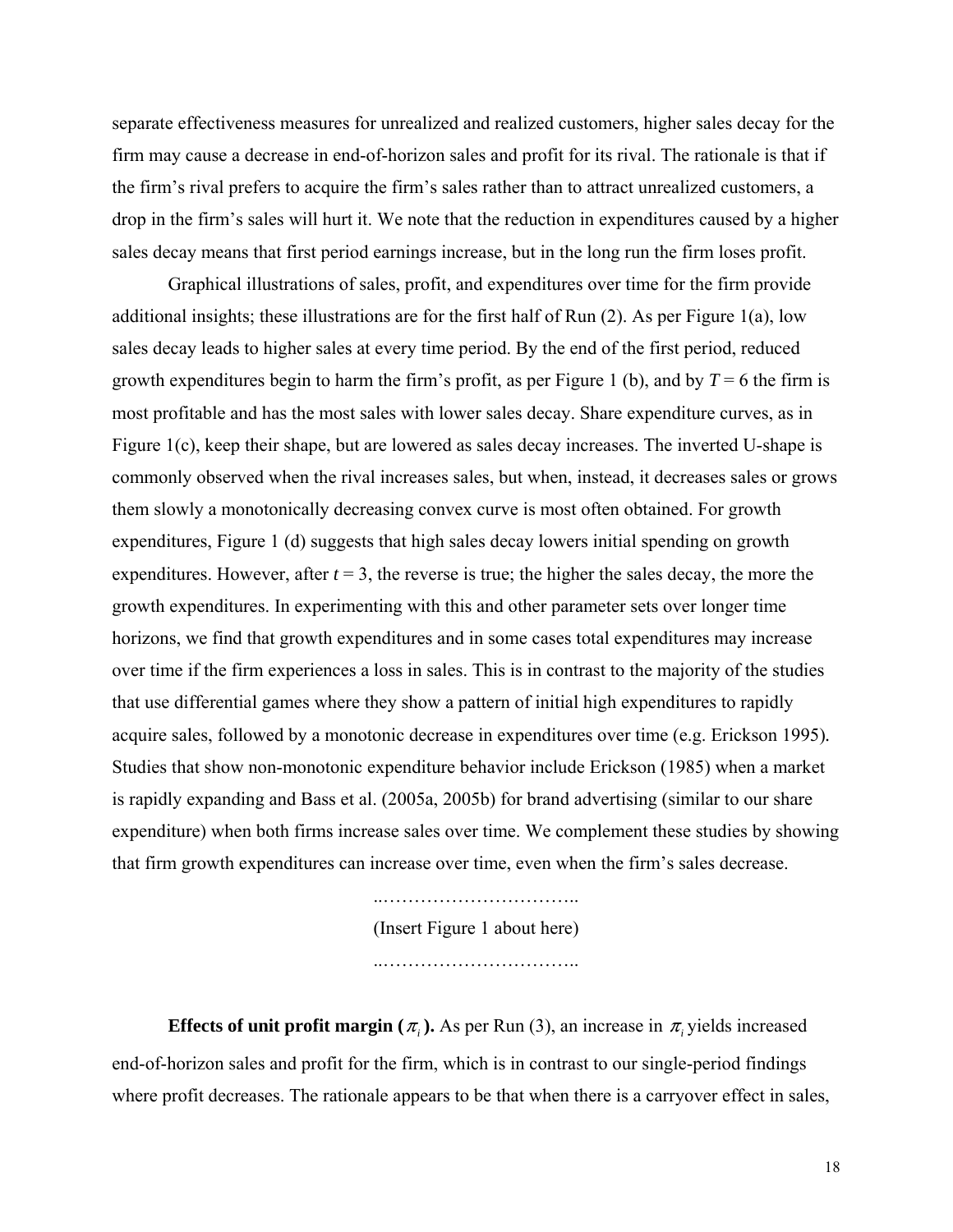the firm can increase its profit no matter what the rival does. An increase in unit profit margin for the firm also increases expenditures for the firm, a result that is also confirmed by Wang and Wu (2001). We were able to construct a few runs (not shown) where the rival decreased its share expenditures, but Run (3) represents the more typical rival reaction with increased share expenditures and decreased growth expenditure. Arguably, the rival's reactions could be because the firm's increase in share expenditures causes investing in growth expenditures to be less profitable for the rival, but the firm's increase in end-of-horizon sales causes investing in share expenditures to be more profitable for the rival. Surprisingly, in contrast to our single-period model, an increase in unit profit margin for the firm may increase the end-of-horizon sales and profit of the rival, as seen in the second half of Run (3). The rationale is that the rival may benefit because, in a multiple-period context, it can leverage its greater expertise in acquiring the firm's sales rather than attracting unrealized sales.

 Our numerical findings for the rival thus contrast those of Bass et al. (2005a), who find that a firm's increase in unit profit margin decreases share expenditures and steady-state market share for its rival. Therefore, we offer an altered recommendation. When the firm's unit profit margin increases, rather than reacting by cutting expenses, as in the Bass et al. model, its rival should typically increase share expenditures. That higher unit profit margin for the firm results in higher end-of-horizon sales for that firm and thus its rival's increase in share expenditures may actually allow it to take away enough of the firm's sales to increase its own end-of-horizon sales and profit despite the firm's increase in unit profit margin.

 Last, when unit profit margin increases in Run (3), first period earnings tend to decrease and profits increase. For further analysis, we focus on the case where both firms have a unit profit margin of 100. If the firm is relatively skilled at acquiring realized customers then its first period earnings are positive, whereas if the firm is relatively skilled at attracting unrealized customers then it absorbs negative first period earnings (but its profit is more than triple that of the rival). Thus, it appears that the firm that specializes in targeting its rival is less likely to face negative earnings early, but is less profitable in the long term than the firm that specializes in attracting new customers. We also note that a firm can grow quickly enough in the first period to experience the double benefit of increased first period earnings and profit (e.g. we compare with Run (1) when growth expenditure effectiveness for the firm increases from .030 to .040).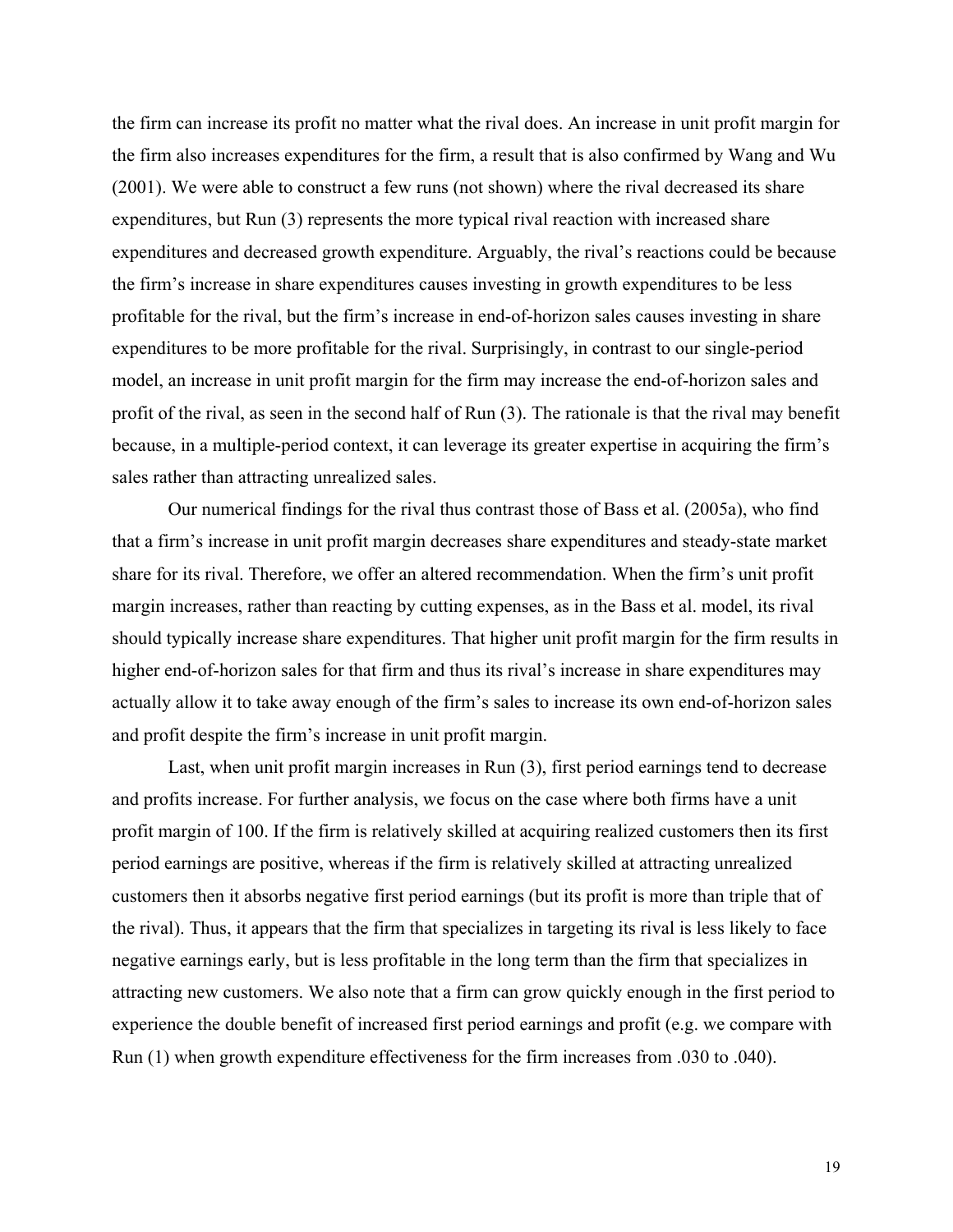**Effects of share expenditure effectiveness (** $\rho$ **<sub>i</sub>).** As per Run (4), an increase in  $\rho$ <sub>i</sub> yields increased end-of-horizon sales and profit for the firm, which is in contrast to Bass et al. (2005a) who argue that decreased profit may also occur. As in Bass et al. (2005a), however, the firm increases share expenditures and the rival decreases growth expenditures. The rationale is that the rival, realizing that growth expenditures become less valuable when newly realized sales are targeted more intensely by the firm, should diminish its growth expenditures. Run (4) shows non-monotonic responses in growth expenditures for the firm and share expenditures for the rival. It appears that the firm's increase in sales at its rival's expense is eventually so rapid that its rival increases share expenditures to gain some sales back. Bass et al. (2005a) also find ambiguous results for the firm's growth expenditures, but analytically found that the rival should decrease share expenditures when the firm increases its share expenditure effectiveness. Our result in Run (4) seems to indicate that when there are few initial realized sales, the rival's share expenditures are minimally affected by changes in the firm's share expenditure effectiveness. Thus, advertising wars appear to be rare in our framework.

 Of the parameters in Table 3, share expenditure effectiveness is the only one whose increase suggests that the rival exhibits lower end-of-horizon sales and profit. The profit decrease is in contrast to the ambiguous result Bass et al. (2005a) derive. We also demonstrate in Run (4) that increases in share expenditure effectiveness are not as expensive for the firm in the first period as increases in the other parameters are. In fact, an increase in share expenditures for the firm has negligible negative effect on its first period earnings and increases its rival's first period earnings in the first half of Run (2), where the firm is stronger in growth expenditure effectiveness. However, increases in profit for Run (4) tend to be less than that of Run (2) because sales are only added at the expense of the other firm.

**Effects of Initial Sales** ( $S_i^0$ ). As per Run (5), a higher  $S_i^0$  yields an increased profit for the firm. We chose a relatively higher unit profit margin and lower sales decay to showcase a surprising result: end-of-horizon sales may decrease if the firm exhibits higher initial sales. The decrease occurs if the firm faces a rival with sufficiently high share expenditure effectiveness, as seen in the second half of Run (5). In contrast to our single-period model, the multiple-period framework does not suggest less profit from an increase in initial sales. This observation provides one of the reasons why the multi-period framework improves on the logic of the single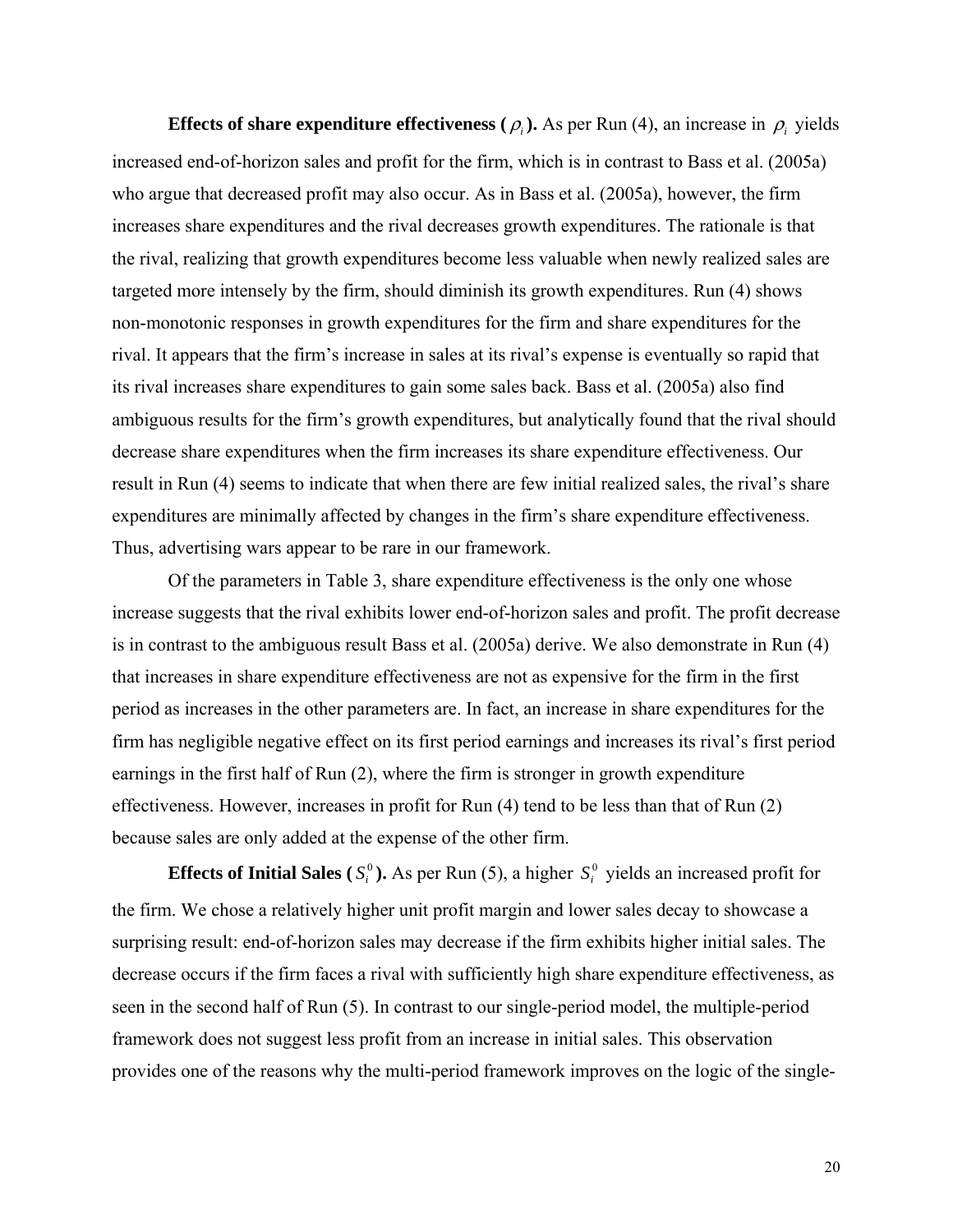period one: the latter could not unconditionally state that having a high level of initial sales was advantageous to the firm.

 Furthermore, an increase in the firm's initial sales appears to decrease its growth expenditures and that of the rival (because there are now fewer unrealized sales), but increase the share expenditures of the rival. In similar fashion to earlier results, the firm may slightly increase its share expenditures if the rival's increase in share expenditures results in firm sales loss. We note that if the rival exhibits relatively high share expenditure effectiveness, the rival uses share expenditures to increase its end-of-horizon sales and profit. But if that rival exhibits relatively low share expenditure effectiveness, it does not benefit in end-of-horizon sales or profit.

### **6. Implications and Future Work**

In this article we synthesize the Lanchester (inspired by Kimball 1957) and Vidale Wolfe (1957) models for a nascent industry to show how firms should choose between share expenditures (customer acquisition at the expense of a rival firm) and growth expenditures (attraction of unrealized customers). In a single-period setting, we showed that firms should increase expenditures as their effectiveness in those expenditures increase, and that a firm may benefit from the sales growth of its rival. Therefore, firms in the midst of a growing industry should not necessarily view an increase in a rival's sales as a threat to their profit. Spillover benefits, as in the RFID growth example mentioned in the introduction, may provide a net benefit to the firm.

Based on numerical analysis, we also showed in a multi-period setting that an increase in growth expenditure effectiveness, a decrease in sales decay, and an increase in unit profit margin or initial sales level for the firm may have positive spillover effects for its rival's end-of-horizon sales or profit. From the numerical analysis, this is most likely to be true if the rival exhibits high share expenditure effectiveness. Furthermore, Figure 1 suggested that when the firm's sales decay increases, the firm initially decreases growth expenditures and experiences an increased profit, but over time it eventually increases growth expenditures and exhibits a decreased profit.

For the management team of a nascent firm, the general practical implications of our numerical analysis agree with those of Bass et al. (2005a). That is, a firm should pay close attention to unrealized customers at the beginning of the nascent industry and not worry so much about the realized customers of its rival. In Table 2, the firm with the greater effectiveness in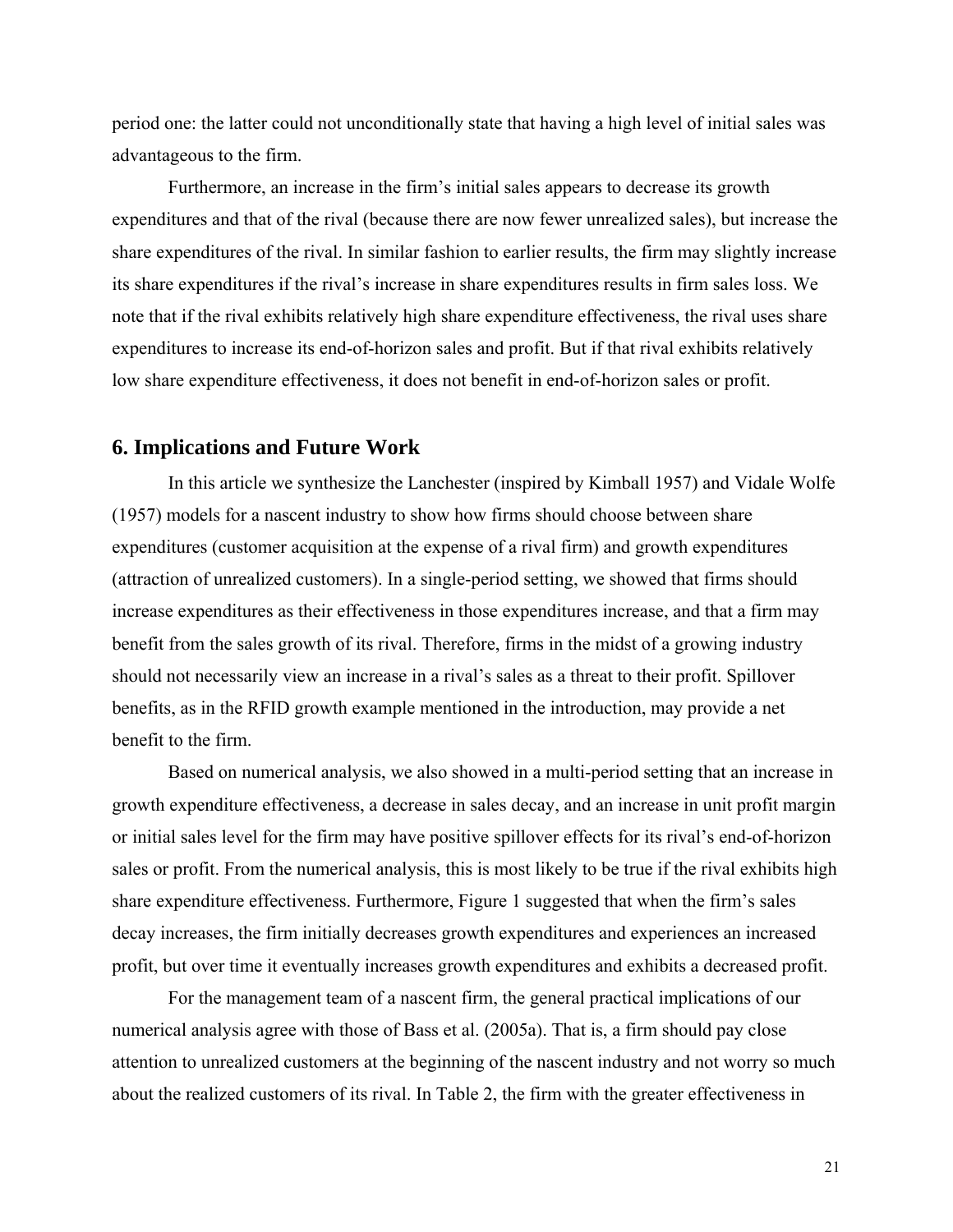reaching unrealized customers tended to be the most profitable as long as it was not too far behind the rival in other key areas. However, if a firm is gaining expertise in reaching unrealized customers and its rival is not skilled at acquiring customers from the firm, the rival's performance is likely to suffer. As the market continues to expand, the nascent firm should increase expenditures that target the sales of its rival and gradually decrease expenditures that lead to acquiring unrealized customers. In the introduction, it was noted that MSN and other ISP's took this step against AOL as the nascent industry was growing. Essentially, the firm makes the transition from a growth and decay focus to a sales competitive environment.

Furthermore, a firm's sales decay due to product imperfections and market downturns has a severe effect on that firm's sales and profit that cannot be entirely canceled out by optimal investments in growing its industry (i.e. the pie) and competing on market share (i.e. the slice). We suggest that the firm takes all appropriate measures, including collaboration with another firm, to slow down or reverse sales decay trends. High sales decay for a firm may harm its rival's sales and profit as well and, as a result, that rival may be willing to collaborate. In some situations it may be necessary to increase growth expenditures after the firm has been competing in the industry for some time. Such a step was advocated in the action pursuit games example highlighted in the introduction.

There are also implications from the multi-period setting for those investing in new firms, including venture capitalists and business angels. Investors may benefit from exercising patience with firms in nascent industries that show favorable growth potential (e.g. high effectiveness in attracting unrealized customers, low sales decay, or high profit margins). Although our numerical analysis showed that initial profit in such industries tends to be lower than in nascent industries with less favorable growth potential, the firm becomes quite profitable with the passing of time. We also noted that a firm that excels in acquiring the sales of competition may be initially less costly to run than one that excels in attracting unrealized customers. However, if the firm has adequate funding to enter the nascent industry, it will earn higher profits and have more sales in the long run by focusing on improving its growth expenditure effectiveness. Finally, advisors of a well-funded firm with low initial sales levels should encourage them to focus on the large numbers of unrealized customers rather than trying to acquire the customers of their rivals.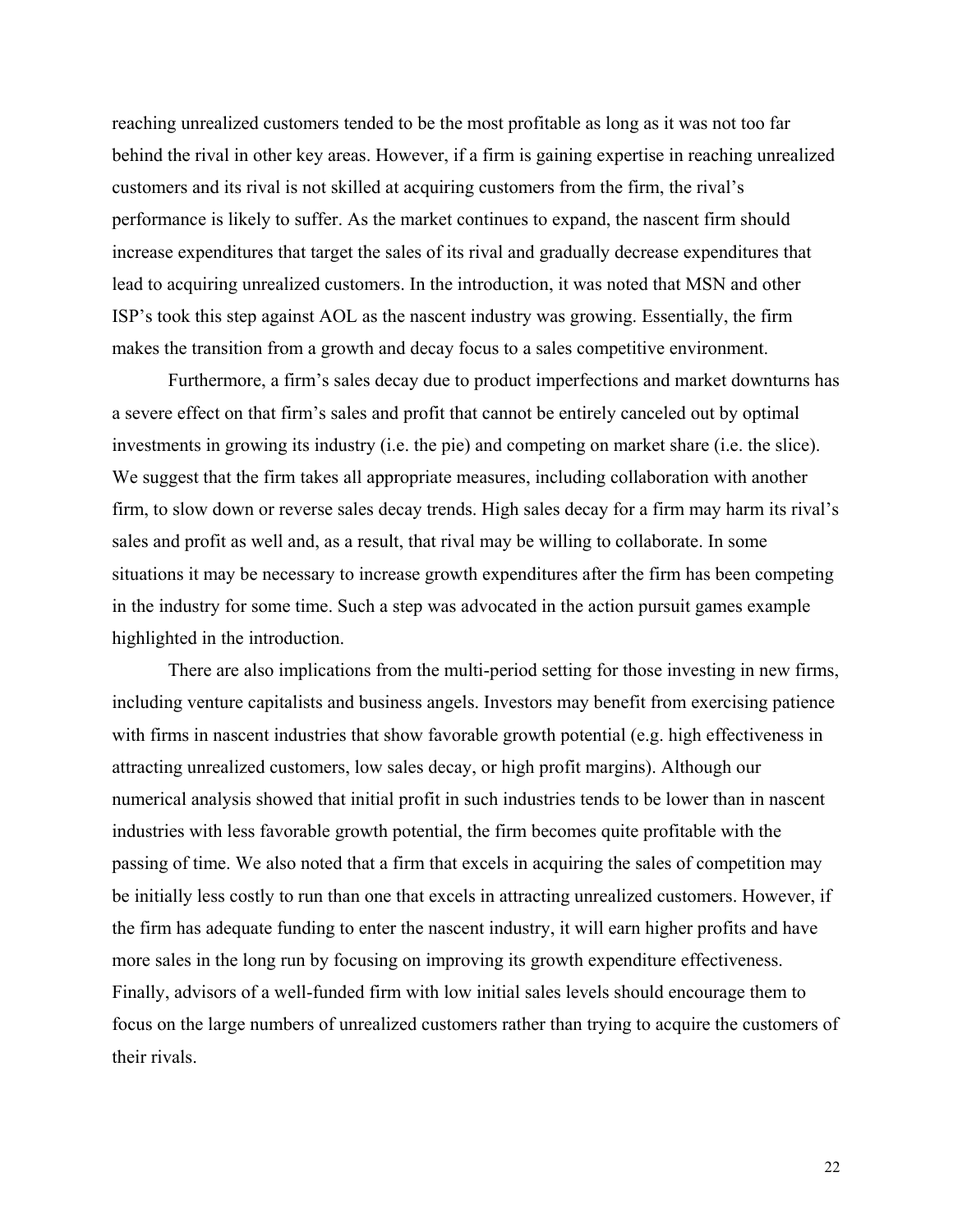This work is not without limitations, which open doors for further research. We showed how a decision should be made with respect to promotional expenditures by dividing the firm's expenditures by market segment into realized and unrealized sales. Other possibilities exist in ways to segment the market, expenditures, and firms, such as modeling expenditure on customer retention. For instance, Fruchter and Zhang (2004) offer an in-depth treatment of offensive and defensive marketing strategies, but they assume that customer retention is done in a fixed (and thus mature) market. Sophisticated customer retention policies have been mostly associated with mature firms. We could refine our modeling of customer acquisition by introducing a parameter for the effectiveness of share expenditures in retaining customers.

 Finally, we do not keep track of a customer's prior purchase history. That is, there is no distinction made between an unrealized sales unit that may have passed several times between the unrealized sales group to the realized sales group of a given firm and an unrealized sales unit that has never been acquired by any firm (see e.g. Mueller 1983). Because we consider finite horizons for an industry in its nascent period, we assume that there would not be enough time for this lack of distinction to affect our results. However, modeling the group of customers who leave due to sales decay as a separate customer segment may change the expenditure patterns as the expenditures near the end of the planning horizon. Far from closing the debate on this area of research, our study and models lend themselves to several research extensions and we hope that others follow us in this quest.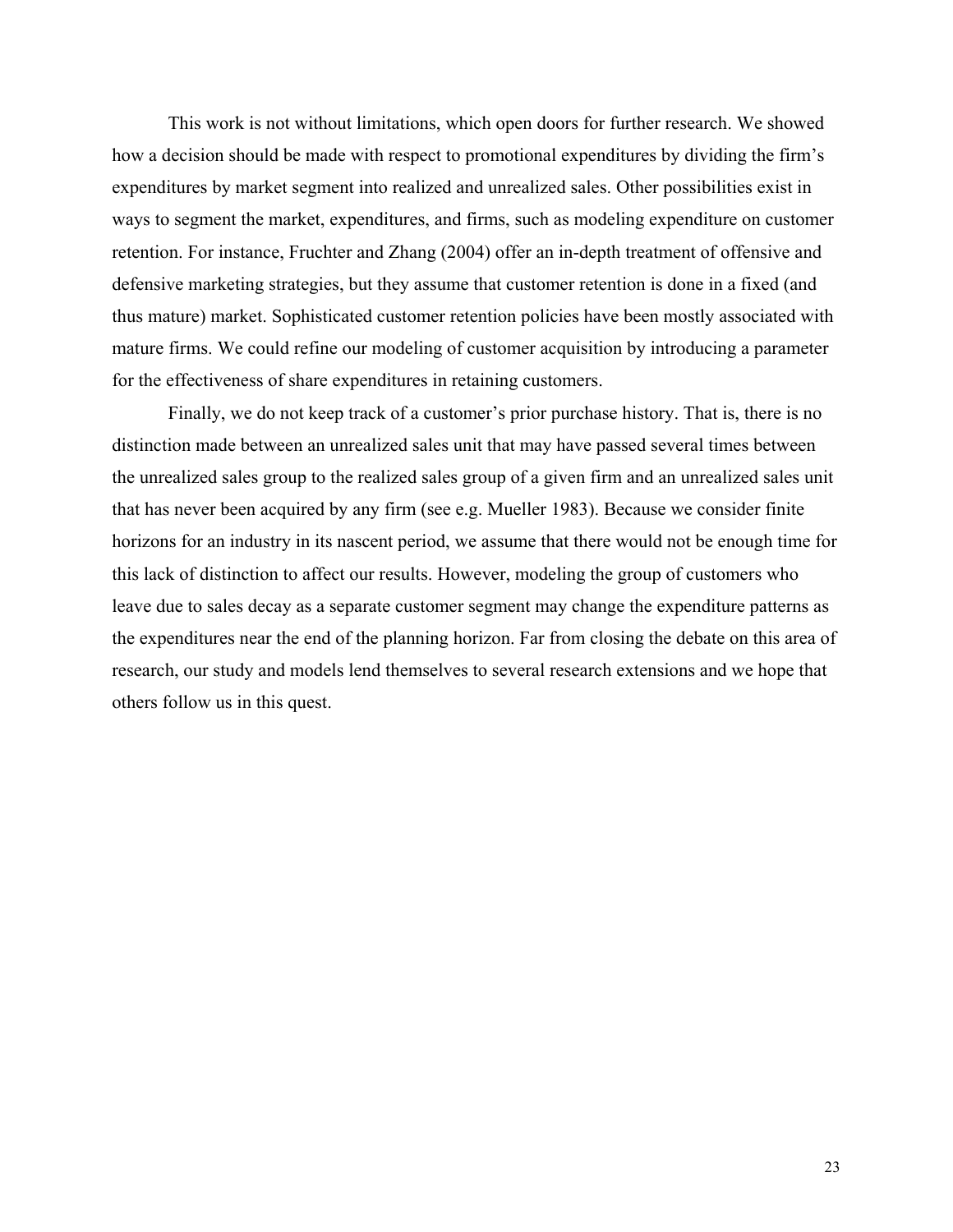## **References**

- Aldrich H, Fiol C. Fools rush in? The institutional context of industry creation. The Academy of Management Review 1994; 194; 645-670.
- Bass FM, Krishnamoorthy A, Prasad A, Sethi SP. Generic and brand advertising strategies in a dynamic duopoly. Marketing Science 2005a; 24(4); 556-568.
- Bass FM, Krishnamoorthy A, Prasad A, Sethi SP. Advertising competition with market expansion for finite horizon firms. Journal of Industrial and Management Optimization 2005b; 1(1); 1-19.
- Bernstein J. The power of words: paintball public relations. Action Pursuit Games 2004; 184; 138-141.
- Brandenburger AM, Nalebuff BJ. Coopetition. Doubleday: New York; 1996.
- Currier KM. Comparative Statics Analysis in Economics. World Scientific: Singapore; 2000.
- Deal KR. Optimizing advertising expenditures in a dynamic duopoly. Operations Research 1979; 27; 682-692.
- Dorf RC, Byers T. Technology Ventures: From Idea to Enterprise. McGraw-Hill: Boston; 2005.
- Erickson GM. A model of advertising competition. Journal of Marketing Research 1985; 22(3); 297-304.
- Erickson GM. Empirical analysis of closed-loop advertising strategies. Management Science 1992; 38(12); 1732-1749.
- Erickson GM. Differential game models of advertising competition. European Journal of Operational Research 1995; 83; 431-438.
- Erickson GM. Dynamic Models of Advertising Competition  $(2^{nd}$  ed.). Kluwer: Boston; 2003.

Feichtinger G, Hartl RF, Sethi SP. Dynamic optimal control models in advertising: recent developments. Management Science 1994; 40(2); 195-226.

- Friedman JW. Advertising and oligopolistic equilibrium. Bell Journal of Economics 1983; 14; 464-473.
- Fruchter GE. Oligopoly advertising strategies with market expansion. Optimal Control Applications and Methods 1999; 20; 199-211.
- Fruchter GE, Zhang ZJ. Dynamic targeted promotions; a customer retention and acquisition perspective. Journal of Service Research 2004; 7(1); 3-19.
- Goldstein SH. Create your own 'big bang'. The Wall Street Journal 4/6/04; B2.
- Hartl RF, Kort PM. Advertising directed towards existing and new customers. In Deissenberg C, Hartl RF (Eds), Optimal Control and Dynamic Games. Springer: The Netherlands; 2005. p. 3-18.
- Hu J. MSN fishing for disgruntled AOL users. CNET News.com; 4/20/2002. Available via http://news.com.com/2100-1023-918492.html.
- Kimball GE. Some industrial applications of military operations research methods. Operations Research 1957; 5(3); 201-204.
- Krishnamurthy S. Enlarging the pie vs. increasing one's slice: An analysis of the relationship between generic and brand advertising. Marketing Letters 2000; 11(1); 37-48.
- Krishnamurthy S, Bottom WP, Rao, AG. Adaptive aspirations and contributions to a public good: Generic advertising as a response to decline. Organizational Behavior and Human Decision Processes 2003; 92; 22-33.
- Monahan GE. The structure of equilibria in market share attraction models. Management Science 1987; 33(2); 228-243.
- Moore G. Living on the Fault Line. Harper Collins: New York; 2000.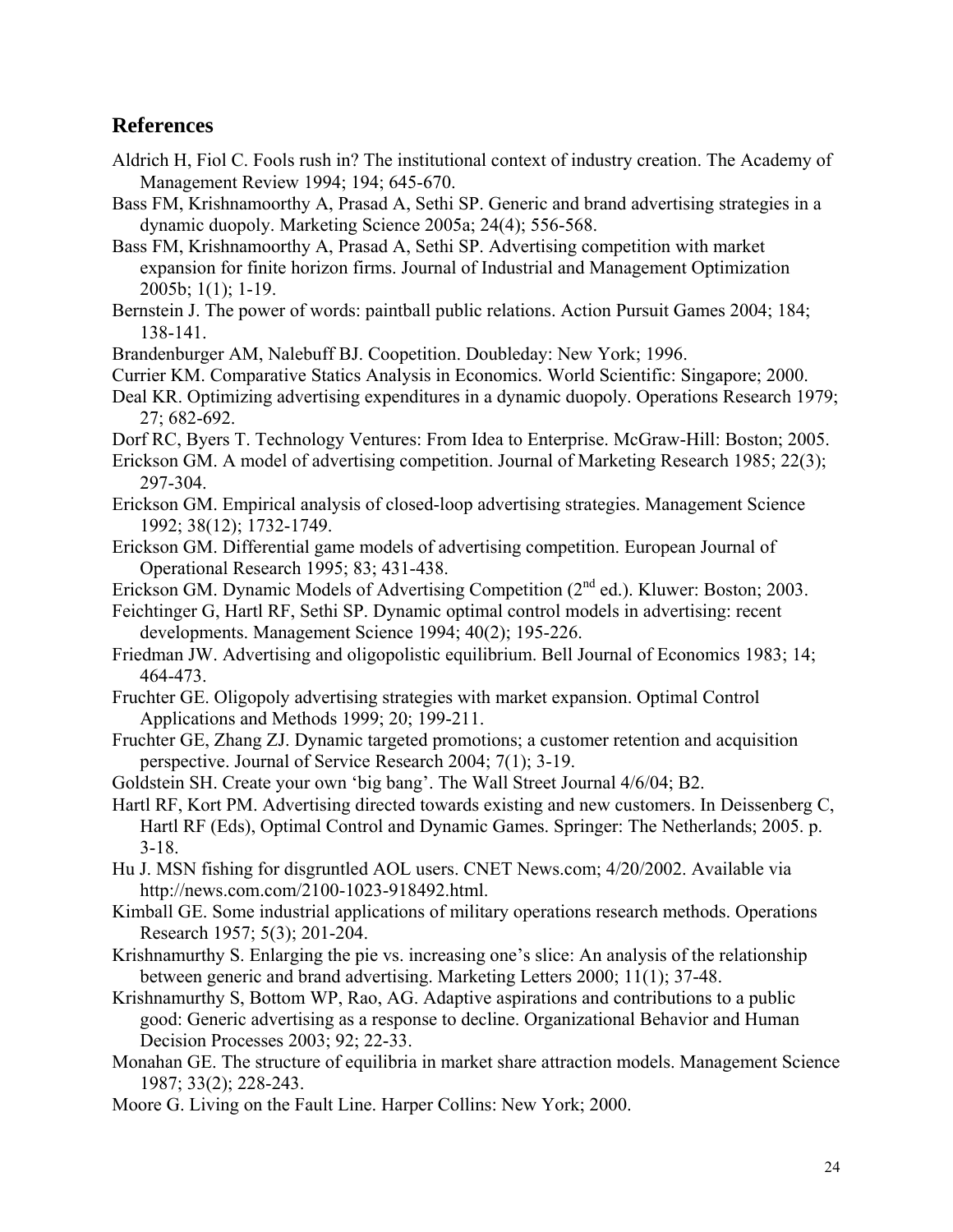- Morris MH, Schindehutte M, LaForge RW. Entrepreneurial marketing: A construct for integrating emerging entrepreneurship and marketing perspectives. Journal of Marketing Theory and Practice 2002; 10(4); 1-19.
- Mueller E. Trial/Awareness advertising decision: A control problem with phase diagrams with non-stationary boundaries. Journal of Economic Dynamics and Control 1983; 6; 333-350.
- Sethi SP. Optimal control of the Vidale-Wolfe advertising model. Operations Research 1973; 21(4); 998-1013.
- Soberman D, Gatignon H. Research issues at the boundary of competitive dynamics and market evolution. Marketing Science 2005; 24(1); 165-174.
- Vidale ML, Wolfe HB. An operations research study of sales response to advertising. Operations Research 1957; 5(6); 370-381.
- Wang Q, Wu Z. A duopolistic model of dynamic competitive advertising. European Journal of Operational Research 2001; 128; 213-226.
- Wrather C, Yu PL. Advertising games in duopoly market expansion. In Liu P, Sutinen JG (Eds.), Control Theory in Mathematical Economics. Marcel Dekker: New York City; 1979. p. 111- 149.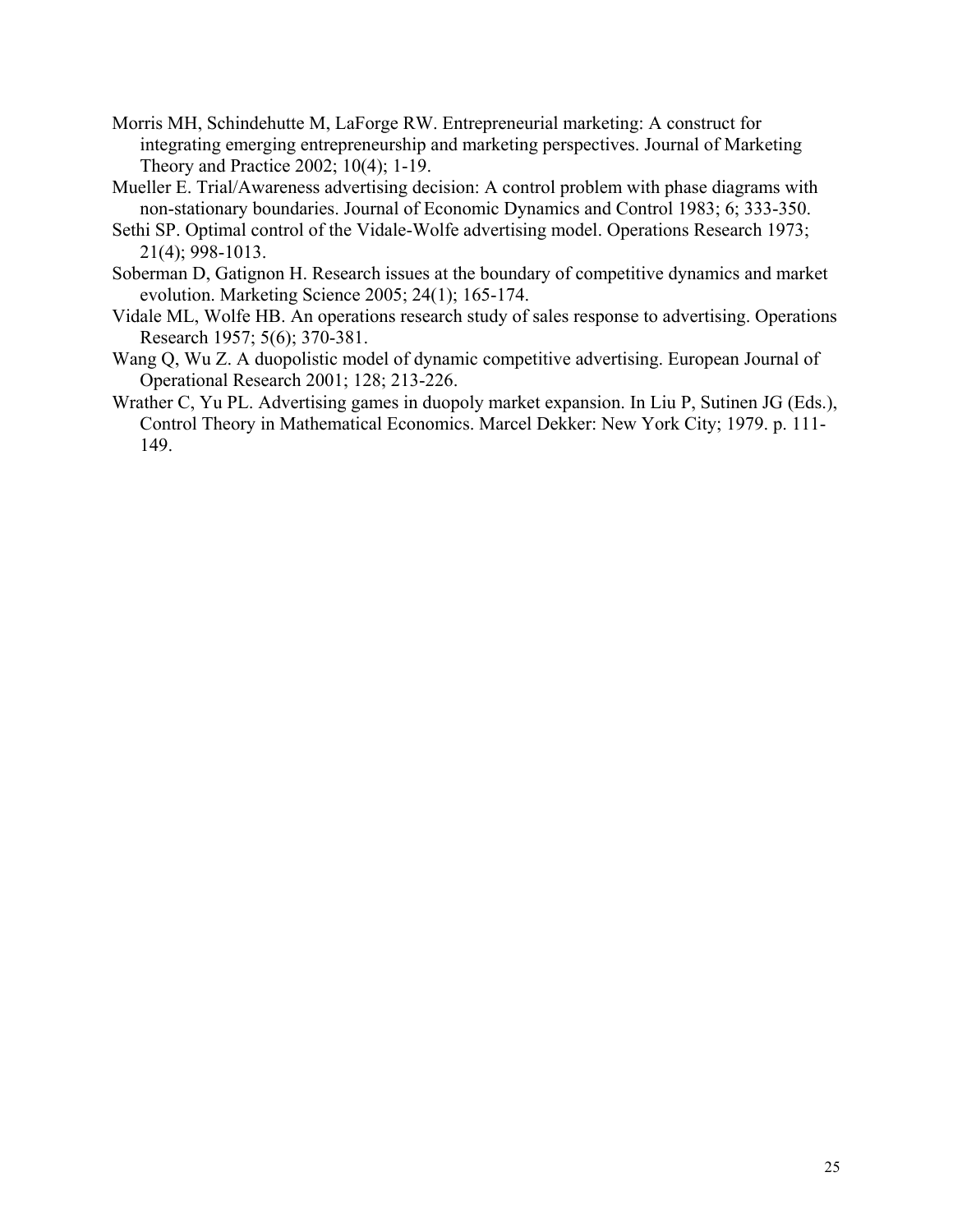| Increases in                               |              |                                           | The Firm                                   |                                                    | Its Rival |                                           |                                            |                                 |                 |
|--------------------------------------------|--------------|-------------------------------------------|--------------------------------------------|----------------------------------------------------|-----------|-------------------------------------------|--------------------------------------------|---------------------------------|-----------------|
| Description                                | Notation     | Optimal<br>share<br>expenditures<br>$a_i$ | Optimal<br>growth<br>expenditures<br>$W_i$ | End-of-period<br>Profit<br>sales<br>$S_i$<br>$P_i$ |           | Optimal<br>share<br>expenditures<br>$a_i$ | Optimal<br>growth<br>expenditures<br>$W_i$ | End-of-period<br>sales<br>$S_i$ | Profit<br>$P_i$ |
| Effectiveness of<br>growth<br>expenditures | $\beta_i$    |                                           | ↑                                          | $\uparrow$                                         |           |                                           |                                            |                                 |                 |
| Sales decay                                | $1-\delta_i$ |                                           |                                            | ↓                                                  | ↓         |                                           |                                            |                                 |                 |
| Unit profit margin                         | $\pi_{i}$    | ᠰ                                         | ↑                                          | $\uparrow$                                         | <b>NM</b> |                                           |                                            |                                 |                 |
| Effectiveness of<br>share expenditures     | $\rho_i$     |                                           |                                            | ↑                                                  |           |                                           |                                            |                                 |                 |
| Initial sales level                        | $S_i^0$      |                                           |                                            | NM                                                 | NM        |                                           | ↓                                          | <b>NM</b>                       | NM              |

# **Table 1. Sensitivity Analysis for the Single-Period Model**

Key: ↑ for increase, ↓ for decrease, – for unchanged, NM for non-monotonic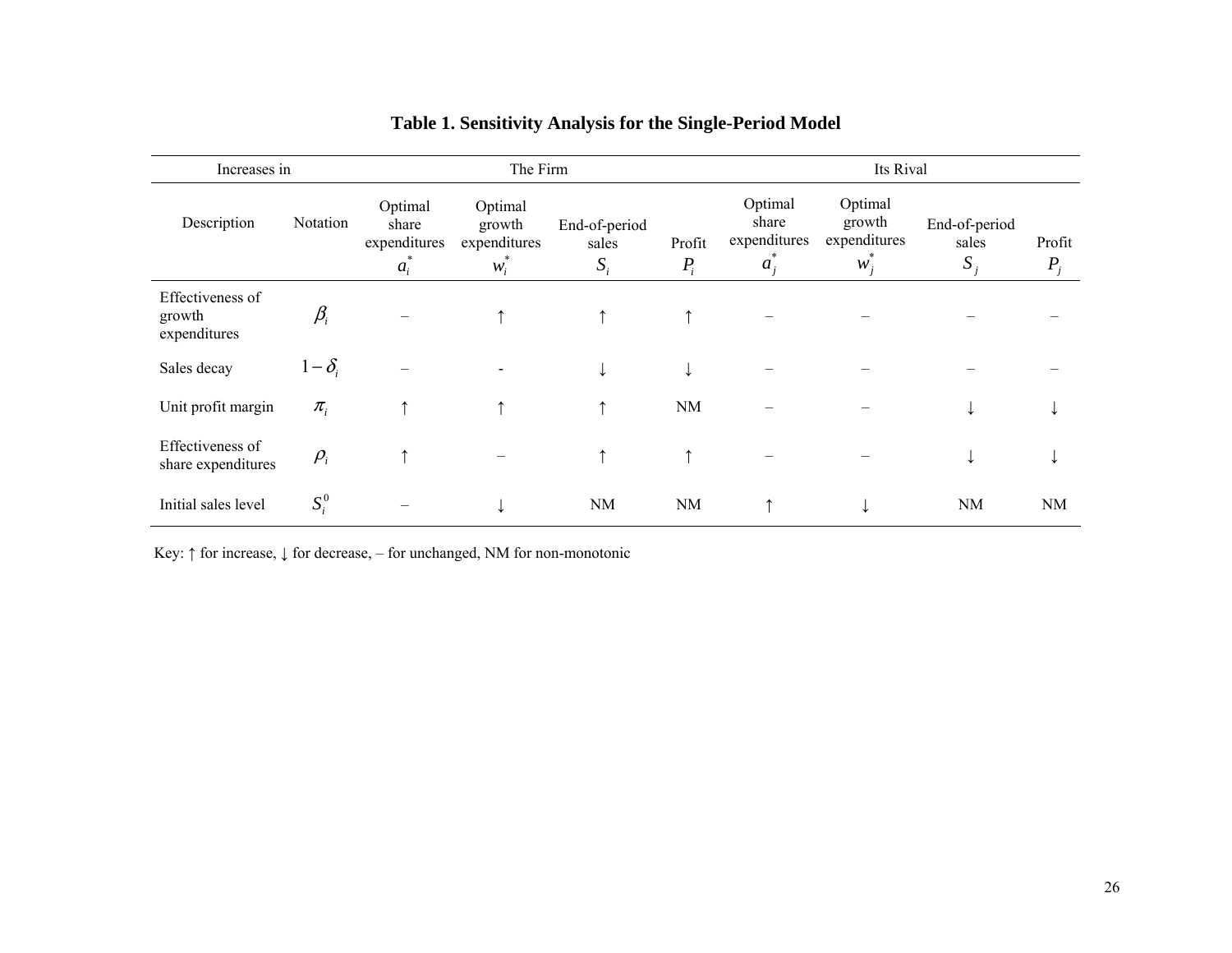## **Table 2. Numerical Solutions**

 $(m = 1, r_i = r_j = 0, \gamma_i = \gamma_j = \theta_i = \theta_j = 1/2)$ 

|                                           |                                                | Share Exp |                   | Growth Exp                       |                 | <b>Final Sales</b>          |                    | First Period Profit             |          | <b>Total Profit</b>                 |          |
|-------------------------------------------|------------------------------------------------|-----------|-------------------|----------------------------------|-----------------|-----------------------------|--------------------|---------------------------------|----------|-------------------------------------|----------|
| Parameter Values                          | (1) Growth Effectiveness $\beta_i$ , $\beta_j$ | Firm i    | Firm j            | Firm i                           | Firm j          | Firm <i>i</i> Firm          |                    | Firm i                          | Firm     | Firm i                              | Firm j   |
| $\rho_i = 0.01$ $\pi_i = 300$             | .005, .005                                     | \$0.09    | \$0.73            |                                  | \$14.77 \$15.25 | .028                        | .030               | \$1.60                          | \$1.50   | \$45.84                             | \$47.85  |
| $\rho_j = 0.03$ $\pi_i = 300$             | .010, .005                                     | 0.09      | 2.81              | 49.13                            | 14.20           | .073                        | .032               | $-1.13$                         | 1.48     | 84.48                               | 49.02    |
| $S_i^0 = .03 \quad 1 - \delta_i = .20$    | .020, .005                                     | 0.11      | 13.39             | 118.97                           | 11.56           | .176                        | .047               | $-5.74$                         | 1.37     | 188.58                              | 58.68    |
| $S_i^0 = .03 \quad 1 - \delta_j = .20$    | .030, .005                                     | 0.16      | 27.72             | 161.24                           | 9.27            | .255                        | .071               | $-7.01$                         | 1.13     | 290.12                              | 74.62    |
|                                           | .040, .005                                     | 0.24      | 41.54             | 181.65                           | 7.56            | .311                        | .094               | $-6.00$                         | 0.82     | 376.98                              | 91.74    |
| $\rho_i = .03 \quad \pi_i = 300$          | .005, .005                                     | 0.73      | 0.09              | 15.25                            | 14.77           | .030                        | .028               | 1.50                            | 1.60     | 47.85                               | 45.84    |
| $\rho_i = 0.01$ $\pi_i = 300$             | .010, .005                                     | 0.71      | 0.37              | 52.37                            | 13.75           | .080                        | .027               | $-1.59$                         | 1.62     | 90.33                               | 45.08    |
| $S_i^0 = .03 \quad 1 - \delta_i = .20$    | .020, .005                                     | 0.67      | 2.08              | 134.04                           | 11.18           | .204                        | .026               | $-7.76$                         | 1.69     | 214.68                              | 44.21    |
| $S_j^0 = .03 \quad 1 - \delta_j = .20$    | .030, .005                                     | 0.67      | 4.87              | 187.19                           | 8.99            | .308                        | .027               | $-10.50$                        | 1.73     | 344.62                              | 44.86    |
|                                           | .040, .005                                     | 0.69      | 7.89<br>Share Exp | 214.18<br>Growth Exp             | 7.37            | .385<br><b>Final Sales</b>  | .030               | $-10.34$<br>First Period Profit | 1.74     | 459.48<br><b>Total Profit</b>       | 46.37    |
| Parameter Values                          | (2) Sales Decay 1- $\delta_i$ , 1- $\delta_j$  | Firm i    | Firm j            | Firm i                           | Firm j          | Firm <i>i</i> Firm <i>j</i> |                    | Firm i                          | Firm j   | Firm i                              | Firm j   |
| $S_i^0 = .03$<br>$\beta_i = .03$          | .05, .05                                       | \$1.33    | \$54.58           | \$175.82 \$47.73                 |                 | .332                        |                    | .217 - \$12.15                  | -\$5.48  | \$354.25                            | \$177.26 |
| $\beta_i = 01$<br>$S_i^0 = .03$           | .10, .05                                       | 1.12      | 47.76             | 164.77                           | 50.87           | .288                        | .204               | $-9.90$                         | $-5.60$  | 317.84                              | 169.84   |
| $\rho_i = .01$<br>$\pi_i = 300$           | .15, .05                                       | 0.96      | 41.76             | 154.43                           | 53.80           | .251                        | .194               | $-8.04$                         | $-5.70$  | 285.98                              | 163.90   |
| $\rho_i = .03$<br>$\pi_i = 300$           | .20, .05                                       | 0.83      | 36.49             | 144.71                           | 56.51           | .219                        | .186               | $-6.49$                         | $-5.77$  | 257.99                              | 159.14   |
|                                           | .25, .05                                       | 0.72      | 31.87             | 135.54                           | 59.02           | .193                        | .179               | $-5.20$                         | $-5.84$  | 233.33                              | 155.36   |
| $S_i^0 = .03$<br>$\beta_i = .01$          | .05, .05                                       | 54.58     | 1.33              |                                  | 47.73 175.82    | .217                        | .332               | $-5.48$                         | $-12.15$ | 177.26                              | 354.25   |
| $\beta_i = .03$ $S_i^0 = .03$             | .10, .05                                       | 49.25     | 1.02              |                                  | 39.48 181.52    | .176                        | .346               | $-3.63$                         | $-12.63$ | 152.45                              | 365.98   |
|                                           | .15, .05                                       | 44.55     | 0.79              |                                  | 32.90 186.61    | .145                        | .358               | $-2.25$                         | $-13.09$ | 132.09                              | 376.64   |
| $\rho_i = .03$<br>$\pi_{i} = 300$         | .20, .05                                       | 40.40     | 0.61              |                                  | 27.62 191.17    | .120                        | .369               | $-1.21$                         | $-13.53$ | 115.26                              | 386.33   |
| $\rho_i = 01 \quad \pi_i = 300$           |                                                | 36.72     | 0.48              |                                  | 23.36 195.25    | .100                        | .379               | $-0.43$                         | $-13.95$ | 101.25                              | 395.15   |
|                                           | .25, .05                                       |           | Share Exp         | Growth Exp                       |                 | <b>Final Sales</b>          |                    | First Period Profit             |          | <b>Total Profit</b>                 |          |
| Parameter Values                          | (3) Profit Per Unit Sold $\pi_i$ , $\pi_i$     | Firm i    | Firm j            | Firm i                           | Firm j          | Firm i Firm j               |                    | Firm i                          | Firm j   | Firm i                              | Firm j   |
| $S_i^0 = .03$<br>$\beta_i = .03$          | 100, 100                                       | \$0.01    | \$1.36            | \$36.74                          | \$5.38          | .163                        | .036               | $-$1.96$                        | \$0.40   | \$57.32                             | \$17.51  |
| $\beta_i = .01 \quad S_i^0 = .03$         | 200, 100                                       | 0.05      | 2.92              | 103.26                           | 4.59            | .240                        | .040               | $-5.69$                         | 0.40     | 173.72                              | 18.38    |
| $1 - \delta_i = .20$<br>$\rho_i = .01$    | 300, 100                                       | 0.12      | 4.27              | 178.36                           | 4.08            | .289                        | .045               | $-9.35$                         | 0.39     | 325.29                              | 19.34    |
|                                           | 400, 100                                       | 0.23      | 5.43              | 256.28                           | 3.70            | .324                        | .050               | $-12.51$                        | 0.38     | 501.48                              | 20.26    |
| $\rho_i = .03 \quad 1 - \delta_i = .20$   | 500, 100                                       | 0.38      | 6.43              | 334.87                           | 3.41            | .350                        | .053               | $-15.06$                        | 0.37     | 696.37                              | 21.09    |
| $S_i^0 = .03$<br>$\beta_i = .01$          | 100, 100                                       | 1.36      | 0.01              | 5.38                             | 36.74           | .036                        | .163               | 0.40                            | $-1.96$  | 17.51                               | 57.32    |
| $\beta_i = .03$ $S_i^0 = .03$             |                                                |           |                   |                                  |                 |                             |                    |                                 |          |                                     |          |
| $\rho_i = 0.03 \quad 1 - \delta_i = 0.20$ | 200, 100                                       | 4.70      | 0.02              | 20.35                            | 34.55           | .059                        | .151               | $-0.16$                         | $-1.77$  | 48.04                               | 53.89    |
|                                           | 300, 100                                       | 9.28      | 0.04              | 43.42                            | 32.70           | .080                        | .141               | $-1.48$                         | $-1.61$  | 90.22                               | 51.01    |
| $\rho_i = .01 \quad 1 - \delta_i = .20$   | 400, 100                                       | 14.66     | 0.05              | 73.42                            | 31.10           | .099                        | .133               | $-3.43$                         | $-1.47$  | 142.97                              | 48.54    |
|                                           | 500, 100                                       | 20.56     | 0.07<br>Share Exp | 109.38<br>Growth Exp             | 29.69           | .116<br><b>Final Sales</b>  | .126               | $-5.89$<br>First Period Profit  | $-1.35$  | 205.40<br><b>Total Profit</b>       | 46.38    |
| Parameter Values                          | (4) Share Effectiveness $\rho_i$ , $\rho_j$    | Firm i    | Firm j            | Firm i                           | Firm j          | Firm <i>i</i> Firm          |                    | Firm i                          | Firm j   | Firm i                              | Firm j   |
| $\beta_i = .03$ $\pi_i = 300$             | .005, .005                                     | \$0.06    |                   | \$1.24 \$185.43 \$33.78          |                 | .300                        | .050               | $-$11.14$                       |          | -\$0.88 \$338.18                    | \$69.64  |
| $\beta_i = 01 \quad \pi_i = 300$          | .010, .005                                     | 0.23      | 1.24              | 185.43                           | 33.59           | .301                        | .050               | $-11.14$                        | $-0.85$  | 338.41                              | 69.30    |
| $S_i^0 = .03 \quad 1 - \delta_i = .20$    | .020, .005                                     | 0.87      | 1.23              | 185.43                           | 32.87           | .302                        | .049               | $-11.16$                        | $-0.73$  | 339.28                              | 67.99    |
| $S_i^0 = .03 \quad 1 - \delta_j = .20$    | .030, .005                                     | 1.79      | 1.20              | 185.44                           | 31.80           | .303                        | .047               | $-11.18$                        | $-0.56$  | 340.62                              | 66.01    |
|                                           | .040, .005                                     | 2.87      | 1.18              | 185.46                           | 30.49           | .305                        | .045               | $-11.21$                        | $-0.36$  | 342.29                              | 63.59    |
| $\beta_i = 01 \quad \pi_i = 300$          | .005, .005                                     | 1.24      | 0.06              |                                  | 33.78 185.43    | .050                        | .300               | $-0.88$                         | $-11.14$ | 69.64                               | 338.18   |
| $\beta_i = .03 \ \pi_i = 300$             | .010, .005                                     | 4.69      | 0.06              |                                  | 33.75 182.03    | .056                        | .293               | $-0.95$                         | $-10.65$ | 73.35                               | 331.12   |
| $S_i^0 = .03 \quad 1 - \delta_i = .20$    | .020, .005                                     | 15.34     | 0.07              |                                  | 33.69 170.73    | .076                        | .271               | $-1.17$                         | $-9.05$  | 85.93                               | 307.81   |
|                                           | .030, .005                                     | 26.48     | 0.09              |                                  | 33.67 157.04    | .098                        | .244               | $-1.38$                         | $-7.22$  | 101.61                              | 279.95   |
| $S_j^0 = .03 \quad 1 - \delta_j = .20$    | .040, .005                                     | 35.42     | 0.11              |                                  | 33.72 143.70    | .118                        | .219               | $-1.53$                         | $-5.54$  | 117.29                              | 253.20   |
|                                           |                                                |           | Share Exp         | Growth Exp                       |                 |                             | <b>Final Sales</b> | First Period Profit             |          | <b>Total Profit</b>                 |          |
| Parameter Values                          | (5) Initial Sales $S_i^0$ , $S_j^0$            | Firm i    | Firm $j$          | Firm i                           | Firm $j$        | Firm <i>i</i> Firm <i>j</i> |                    | Firm i                          | Firm j   | Firm i                              | Firm $j$ |
| $\beta_i = .03$ $\pi_i = 500$             | .00, .00                                       |           |                   | \$3.45 \$115.34 \$288.45 \$95.34 |                 | .301                        | .235               |                                 |          | -\$17.38 -\$15.88 \$578.60 \$297.40 |          |
| $\beta_i = 01 \quad \pi_i = 500$          | .02, .00                                       | 3.49      | 118.08            | 281.97                           | 93.24           | .301                        | .235               | $-13.59$                        | $-15.88$ | 594.32                              | 299.35   |
| $\rho_i = .01 \quad 1 - \delta_i = .05$   | .04, .00                                       | 3.54      | 120.93            | 275.58                           | 91.15           | .300                        | .236               | $-9.85$                         | $-15.92$ | 609.80                              | 301.59   |
| $\rho_i = .03 \quad 1 - \delta_i = .05$   | .06, .00                                       | 3.59      | 123.90            | 269.29                           | 89.04           | .300                        | .238               | $-6.16$                         | $-15.98$ | 625.04                              | 304.12   |
|                                           | .08, .00                                       | 3.65      | 126.97            | 263.08                           | 86.94           | .300                        | <u>.239</u>        | $-2.51$                         | $-16.06$ | 640.04                              | 306.93   |
| $\beta_i = .01 \quad \pi_i = 500$         | .00, .00                                       | 115.34    | 3.45              |                                  | 95.34 288.45    | .235                        | .301               | $-15.88$                        | $-17.38$ | 297.40                              | 578.60   |
| $\beta_i = .03 \quad \pi_i = 500$         | .02, .00                                       | 111.89    | 3.90              |                                  | 92.86 284.80    | .238                        | .298               | $-12.03$                        | $-17.34$ | 331.59                              | 568.99   |
| $\rho_i = .03 \quad 1 - \delta_i = .05$   | .04, .00                                       | 108.48    | 4.40              |                                  | 90.41 281.10    | .242                        | .295               | $-8.19$                         | $-17.30$ | 365.77                              | 559.38   |
| $\rho_i = 0.01 - 1 - \delta_i = 0.05$     | .06, .00                                       | 105.12    | 4.98              |                                  | 87.97 277.34    | .246                        | .293               | $-4.36$                         | $-17.26$ | 399.94                              | 549.78   |
|                                           | .08, .00                                       | 101.82    | 5.62              |                                  | 85.56 273.52    | .250                        | .290               | $-0.55$                         | $-17.21$ | 434.10                              | 540.18   |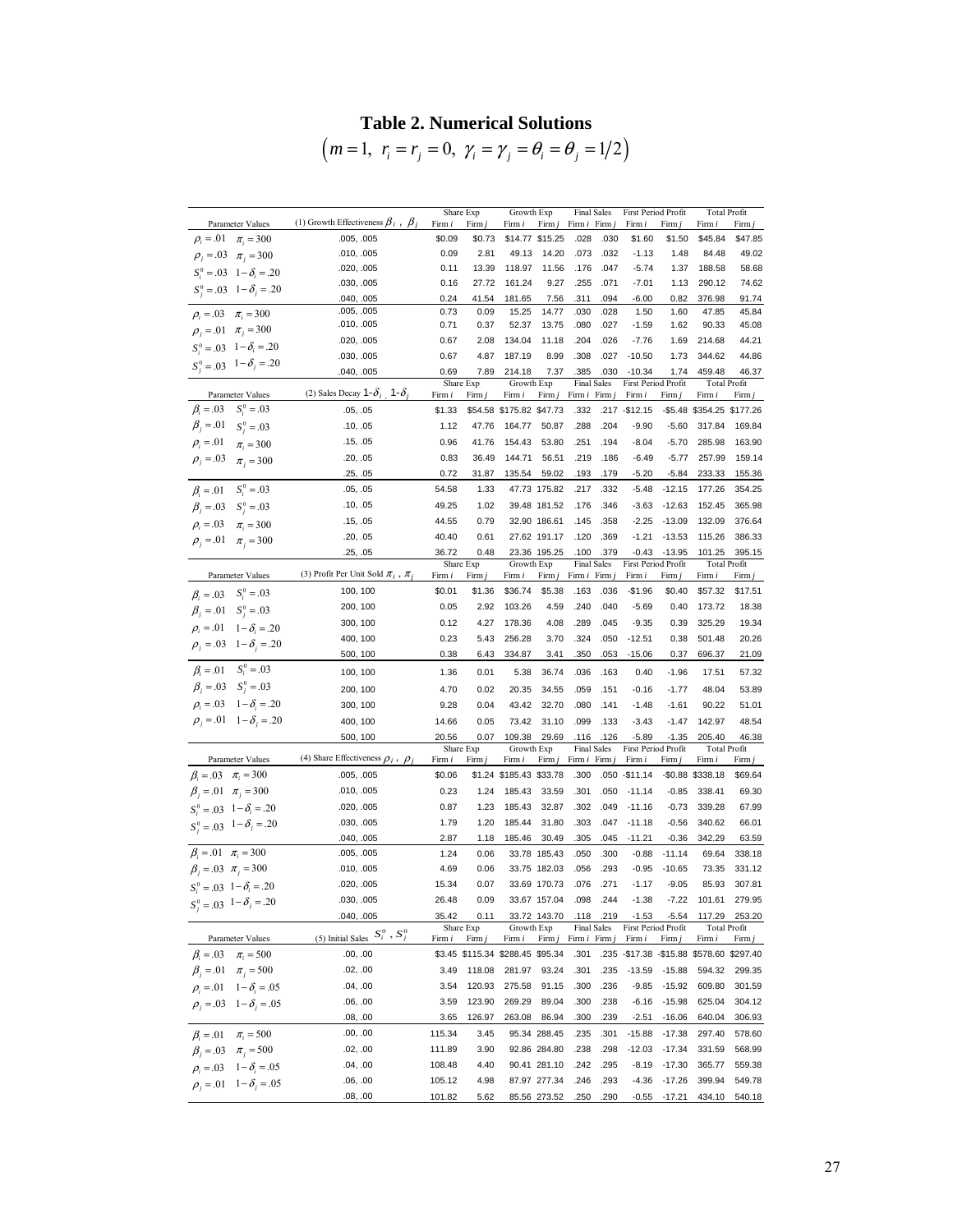| Increases in                               |              |                                       | The Firm                               |                                     | Its Rival    |                                        |                                                     |                                     |                   |
|--------------------------------------------|--------------|---------------------------------------|----------------------------------------|-------------------------------------|--------------|----------------------------------------|-----------------------------------------------------|-------------------------------------|-------------------|
| Description                                | Notation     | Share<br>expenditures<br>$a_i^*(t)dt$ | Growth<br>expenditures<br>$w_i^*(t)dt$ | End-of-horizon<br>sales<br>$S_i(T)$ |              | Share<br>expenditures<br>$ a_i^*(t)dt$ | Growth<br>expenditures<br>$\big  w_i^*(t) dt \big $ | End-of-horizon<br>sales<br>$S_i(T)$ | Profit<br>$P_{i}$ |
| Effectiveness of<br>growth<br>expenditures | $\beta_i$    | NM                                    |                                        | $\uparrow$                          | $\uparrow$   | ↑                                      | ₩                                                   | <b>NM</b>                           | <b>NM</b>         |
| Sales decay                                | $1-\delta_i$ |                                       |                                        | ↓                                   | $\downarrow$ | ↓                                      |                                                     | <b>NM</b>                           | <b>NM</b>         |
| Unit profit margin                         | $\pi_{i}$    | ↑                                     |                                        | ᠰ                                   | ↑            | <b>NM</b>                              |                                                     | NM                                  | <b>NM</b>         |
| Effectiveness of<br>share expenditures     | $\rho_i$     | $\uparrow$                            | <b>NM</b>                              | ↑                                   | $\uparrow$   | <b>NM</b>                              |                                                     | ↓                                   |                   |
| Initial sales level                        | $S_i^0$      | NM                                    |                                        | <b>NM</b>                           | $\uparrow$   | ᠰ                                      |                                                     | <b>NM</b>                           | <b>NM</b>         |

## **Table 3. Conjectured Sensitivity Analysis for the Multi-Period Model**

Key: ↑ for increase, ↓ for decrease, NM for non-monotonic